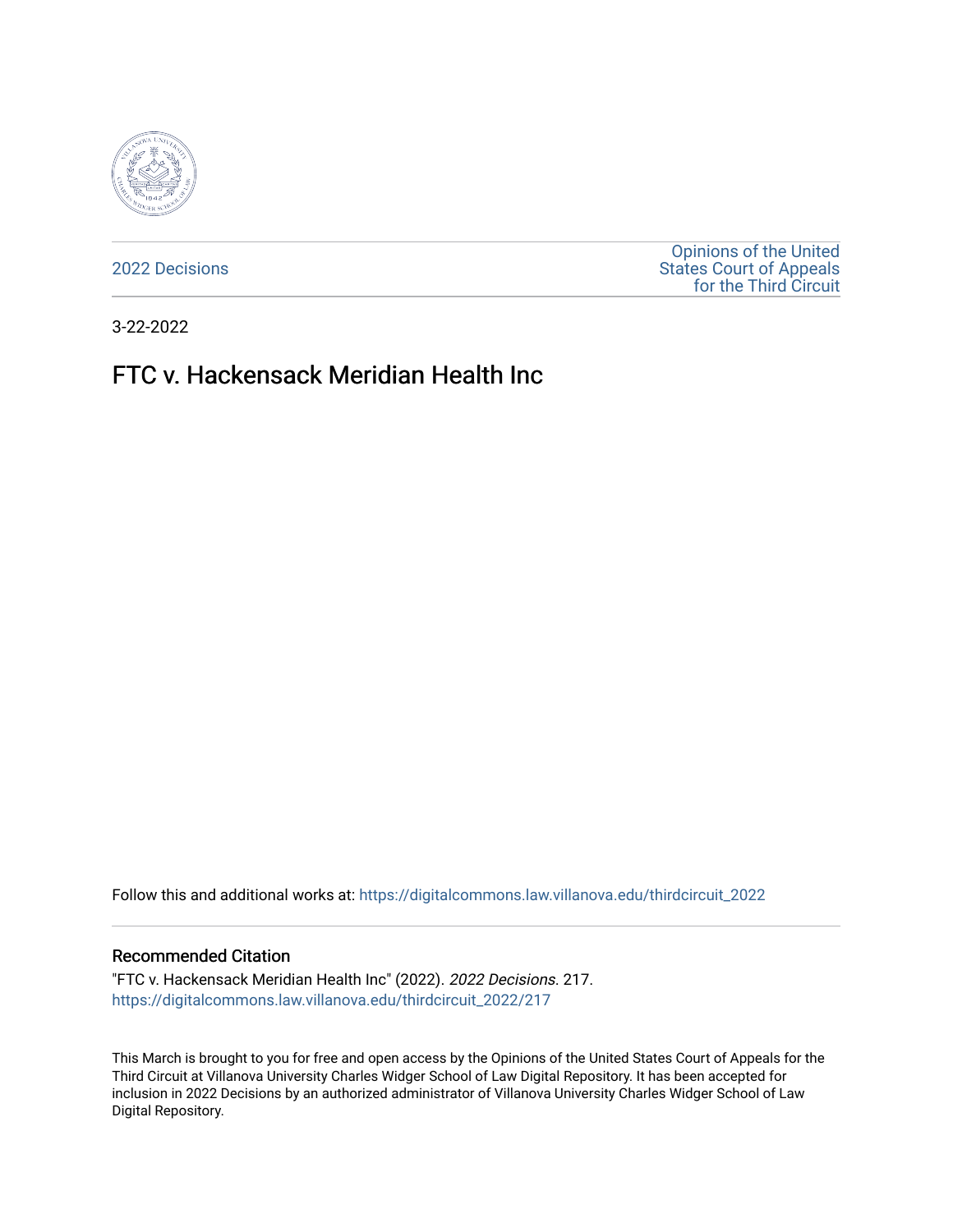#### **PRECEDENTIAL**

# UNITED STATES COURT OF APPEALS FOR THE THIRD CIRCUIT

 $\overline{\phantom{a}}$ 

No. 21-2603  $\overline{\phantom{a}}$ 

## FEDERAL TRADE COMMISSION

v.

HACKENSACK MERIDIAN HEALTH, INC.; ENGLEWOOD HEALTHCARE FOUNDATION, Appellants

\_\_\_\_\_\_

On Appeal from the United States District Court for the District of New Jersey (D. C. No. 2-20-cv-18140) District Judge: Honorable John M. Vazquez

 $\overline{\phantom{a}}$ 

Argued December 7, 2021 Before: SHWARTZ, PORTER and FISHER, *Circuit Judges*.

(Filed: March 22, 2022)

Alison M. Agnew John L. Roach, IV Jonathan Todt Kenneth M. Vorrasi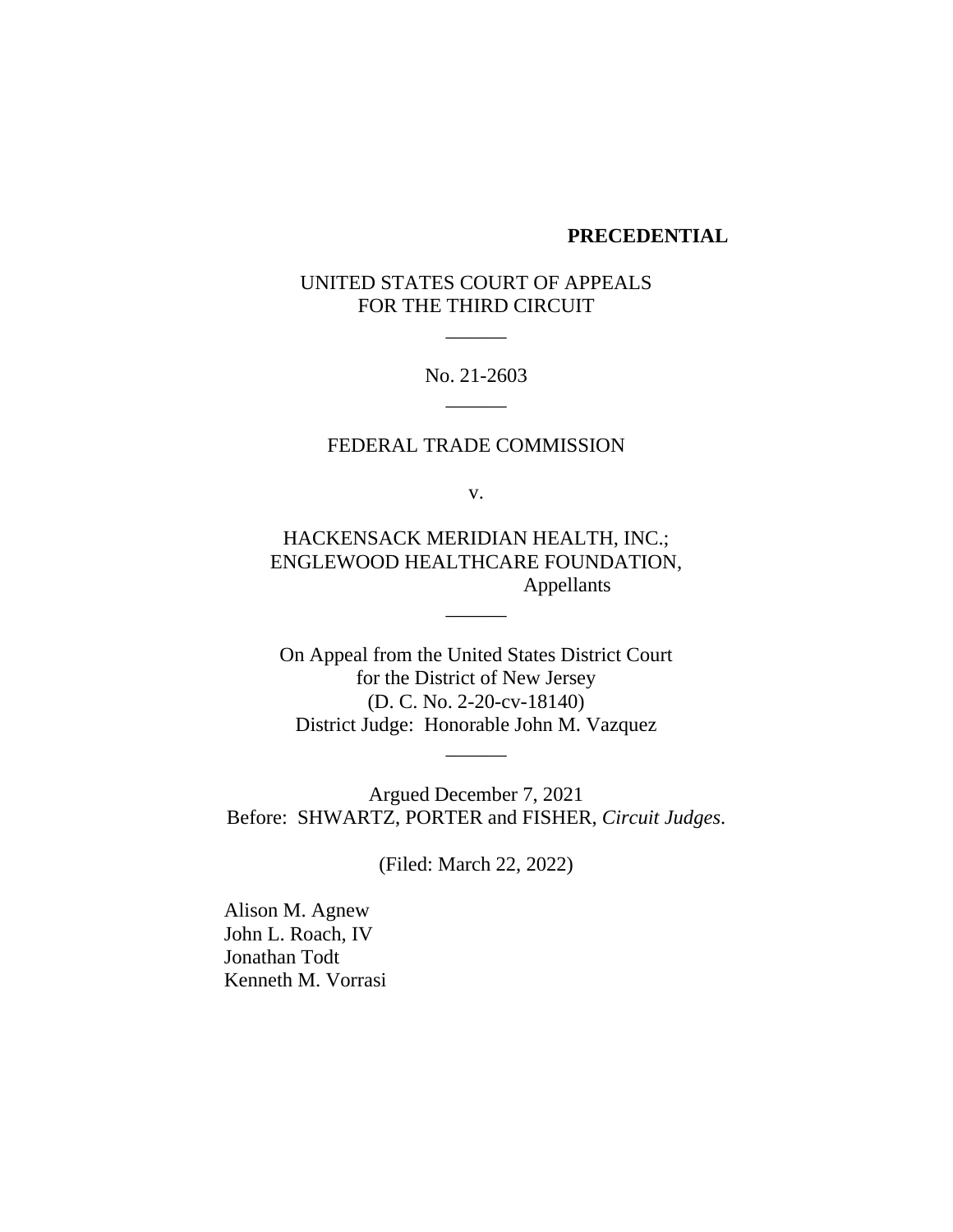Faegre Drinker Biddle & Reath 1500 K Street, N.W., Suite 1100 Washington, DC 20005

Daniel J. Delaney Faegre Drinker Biddle & Reath 191 North Wacker Drive, Suite 3700 Chicago, IL 60606

Paul H. Saint-Antoine John S. Yi Faegre Drinker Biddle & Reath One Logan Square, Suite 2000 Philadelphia, PA 19103

Aaron D. Van Oort [*ARGUED*] Faegre Drinker Biddle & Reath 90 South Seventh Street 2200 Wells Fargo Center Minneapolis, MN 55402 *Counsel for Appellant Hackensack Meridian Health,*

*Inc.*

Neely B. Agin Heather P. Lamberg Andrew Tauber Winston & Strawn 1901 L Street, N.W. Washington, DC 20036

Jeffrey J. Amato Johanna Hudgens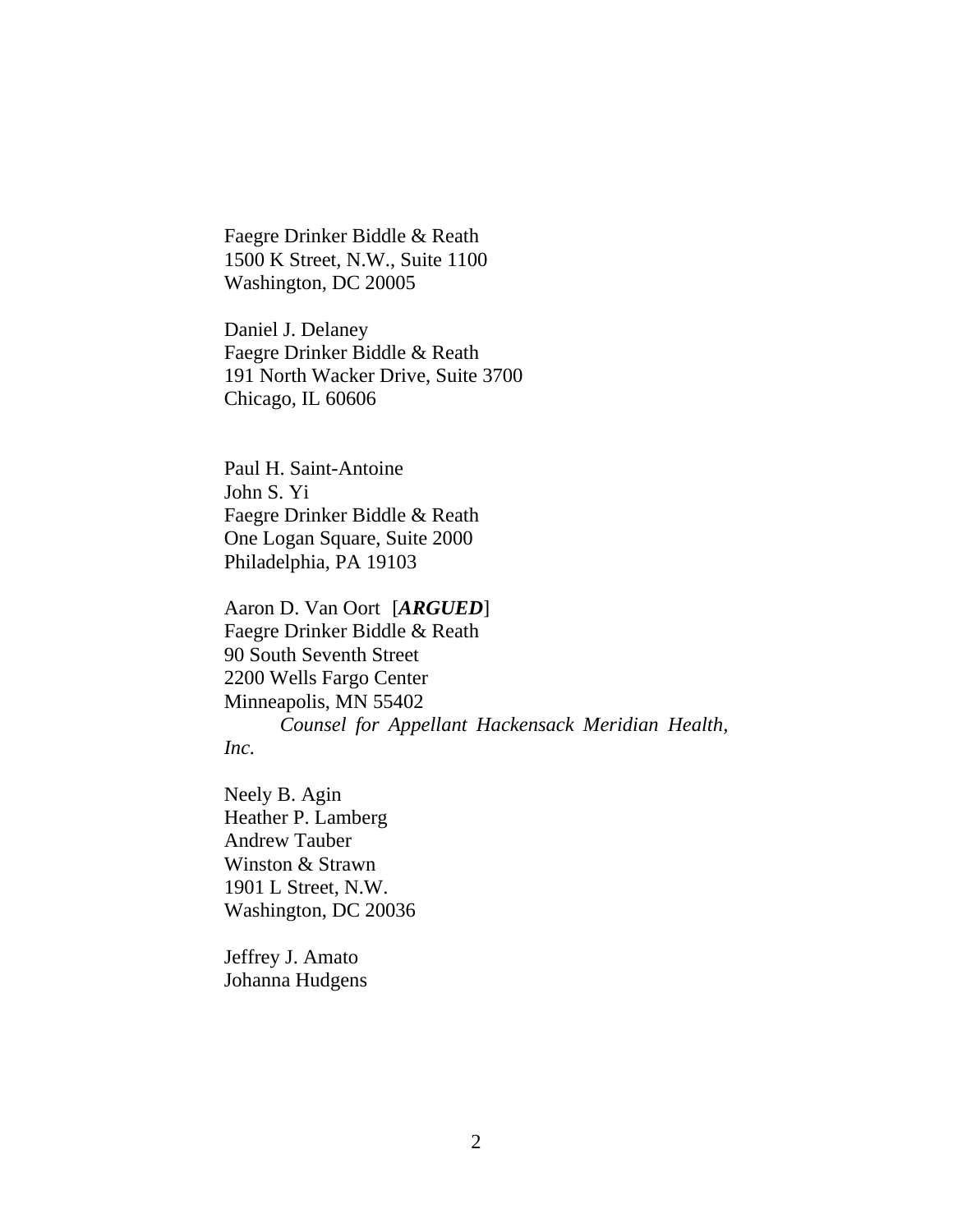Jeffrey L. Kessler Winston & Strawn 200 Park Avenue New York, NY 10166

David E. Dahlquist Kevin B. Goldstein Winston & Strawn 35 West Wacker Drive, 46th Floor Chicago, IL 60601 *Counsel for Appellant Englewood Healthcare Foundation*

David R. Fine K&L Gates 17 North Second Street, 18th Floor Harrisburg, PA 17101 *Counsel for Amicus Appellants Michael R. Baye, Kenneth G. Elzinga, Gregory K. Leonard, Janusz A. Ordover, Robert D. Willig* 

Paul Harold Steffen N. Johnson Wilson Sonsini Goodrich & Rosati 1700 K Street, N.W., 5th Floor Washington, DC 20006

Jonathan M. Jacobson Wilson Sonsini Goodrich & Rosati 1301 Avenue of the Americas, 40th Floor New York, NY 10019 *Counsel for Amicus Appellants American Hospital* 

*Association, Association of American Medical Colleges*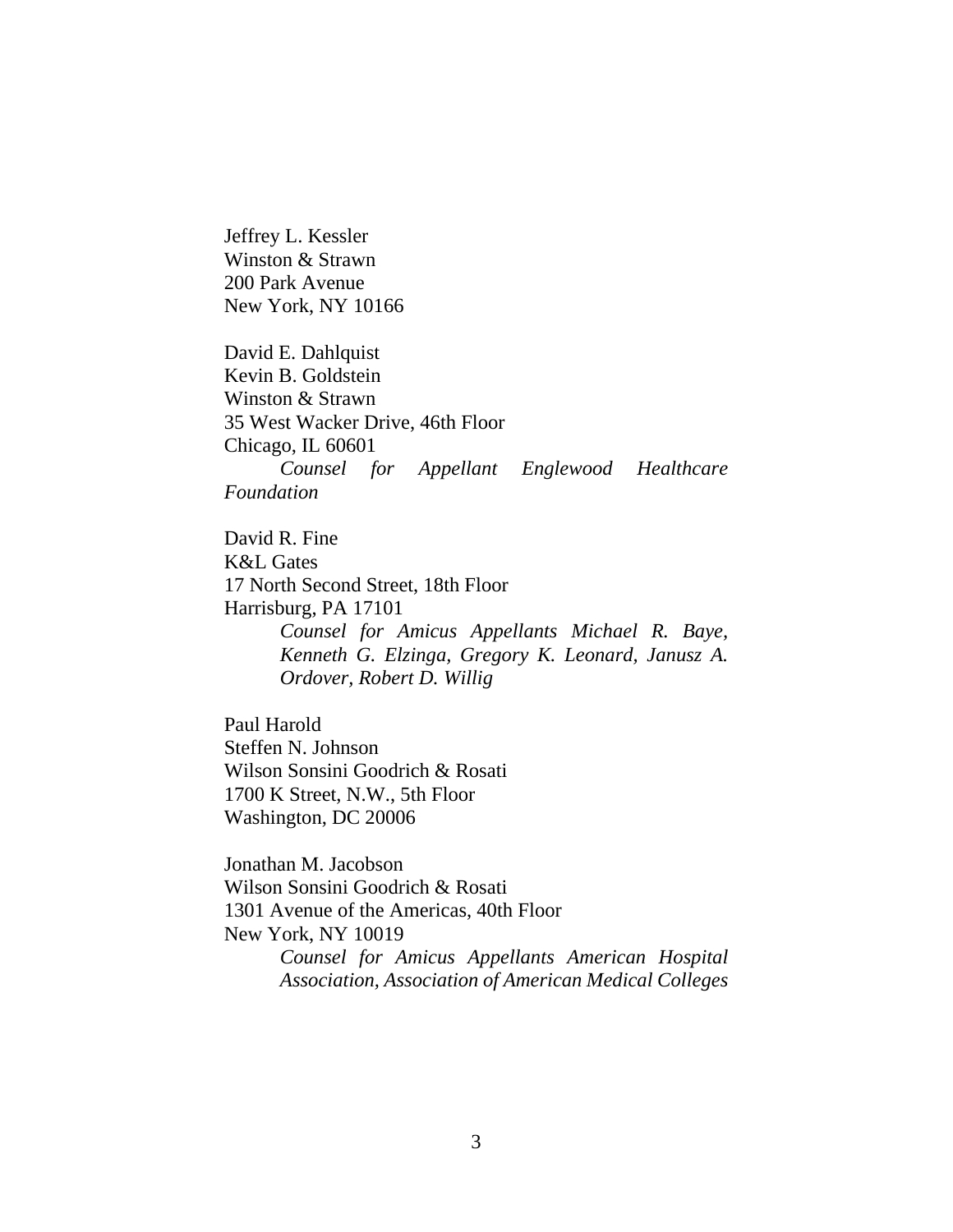Jennifer A. Hradil Gibbons One Gateway Center Newark, NJ 07102 *Counsel for Amicus Appellant African American Chamber of Commerce of New Jersey*

Richard Hernandez McCarter & English 100 Mulberry Street Four Gateway Center, 14th Floor Newark, NJ 07102

Ashley L. Turner McCarter & English 1600 Market Street, Suite 3900 Philadelphia, PA 19103 *Counsel for Amicus Appellant New Jersey Hospital Association*

Mariel Goetz [*ARGUED*] Jonathan H. Lasken Federal Trade Commission 600 Pennsylvania Avenue, N.W. Washington, DC 20580 *Counsel for Appellee Federal Trade Commission*

Jamie Crooks Fairmark Partners 1499 Massachusetts Avenue, Suite 113a Washington, DC 20005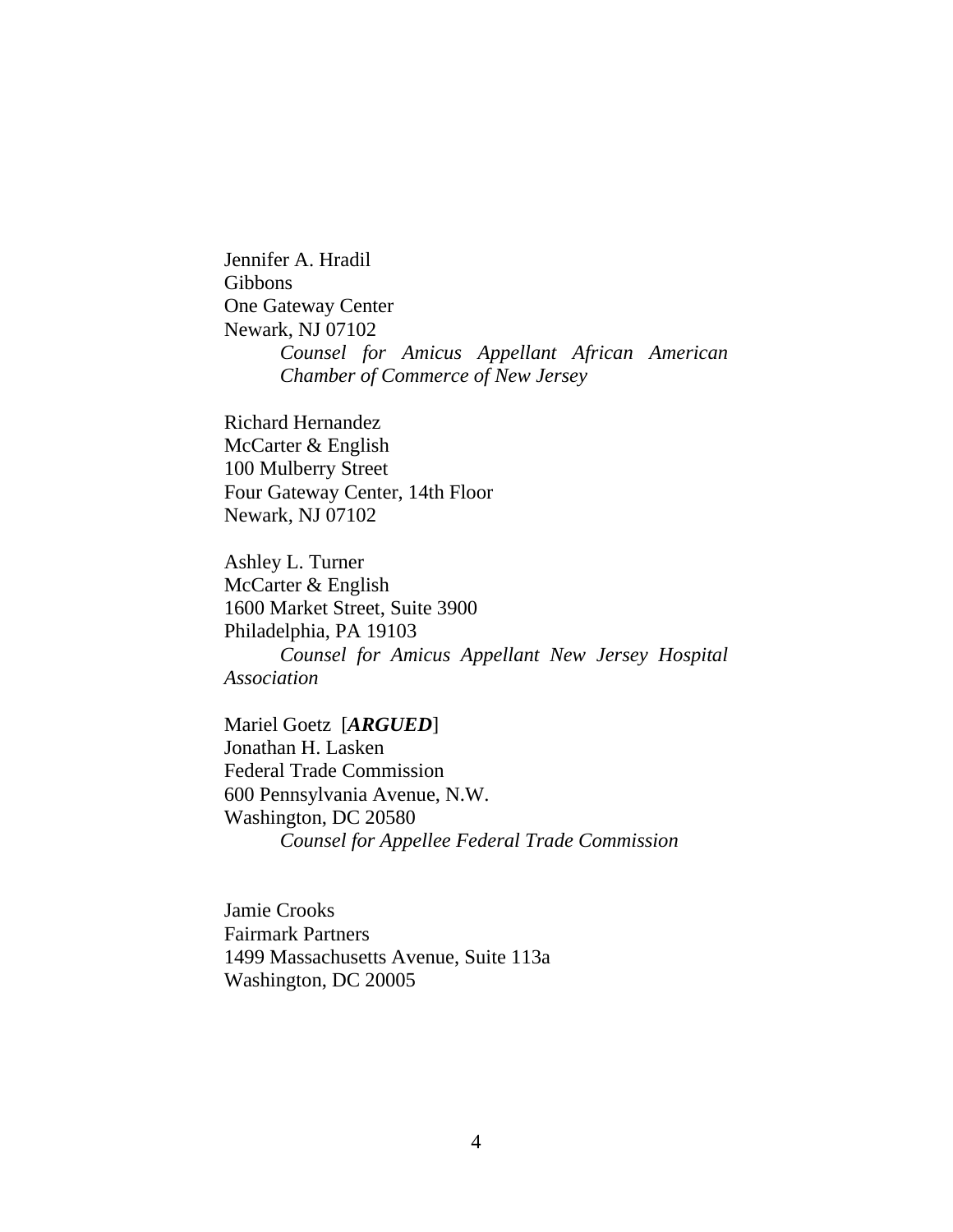*Counsel for Amicus Appellees Professors, Economists and Scholars* 

Douglas F. Johnson Earp Cohn 20 Brace Road, 4th Floor Cherry Hill, NJ 08034

> *Counsel for Amicus Professors of Law and Economics, Economists and Health Policy Researchers, Thomas L. Greaney, Alexandra D. Montague, Jaime S. King, Richard M. Scheffler, Katherine M. Gudiksen, Brent D. Fulton, Daniel R. Arnold*

Tracy W. Wertz Office of Attorney General of Pennsylvania Strawberry Square Harrisburg, PA 17120 *Counsel for Amicus Appellee Commonwealth of Pennsylvania*

## OPINION OF THE COURT  $\overline{\phantom{a}}$

 $\overline{\phantom{a}}$ 

## FISHER, *Circuit Judge*

Englewood Healthcare Foundation, a local New Jersey hospital, and Hackensack Meridian Health, Inc., New Jersey's largest healthcare system, agreed to a multi-million-dollar merger. The Federal Trade Commission opposes their merger and filed an administrative complaint alleging it violates Section 7 of the Clayton Act because it is likely to substantially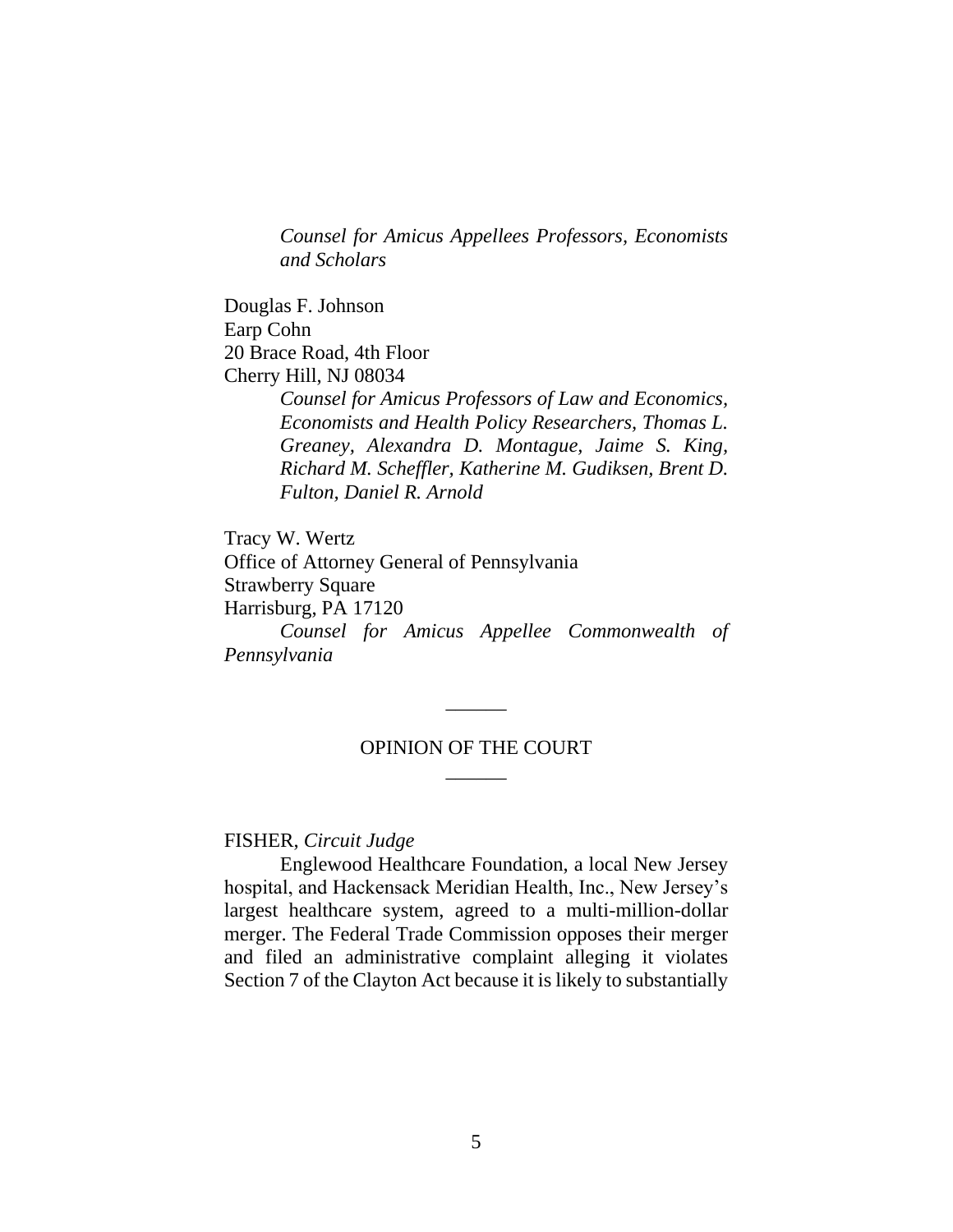lessen competition. To prevent the parties from merging before the administrative adjudication could occur, the FTC filed suit in the District of New Jersey under Section 13(b) of the Federal Trade Commission Act, requesting a preliminary injunction pending the outcome of the administrative adjudication. The District Court granted the preliminary injunction, holding that the FTC established that there is a reasonable probability that the merger will substantially impair competition. For the reasons that follow, we will affirm.

## $\mathbf{L}$

#### A. Factual History

Englewood Healthcare Foundation is a non-profit corporation that operates a single community hospital in Bergen County, New Jersey. It provides primary, secondary, and some non-complex tertiary services to patients. It does not provide more complex tertiary and quaternary services. It currently lacks the expertise, regulatory approvals, and facilities to perform those services.<sup>1</sup> Englewood is licensed for 531 beds, although it currently operates around 350 beds.

Hackensack Meridian Health is the largest hospital system in New Jersey. It is a sixteen-hospital health system with multiple academic medical centers, community hospitals, specialty hospitals, a medical school, and a research institution. Hackensack has two hospitals in Bergen County: Hackensack University Medical Center ("HUMC"), the busiest hospital in New Jersey, and Pascack Valley Medical Center, a small, acute care community hospital. HUMC offers all levels of care, but

<sup>1</sup> Hospital services range from primary care—the least complex, such as routine delivery of a baby—to quaternary care—the most complex, such as an organ transplant or experimental treatment.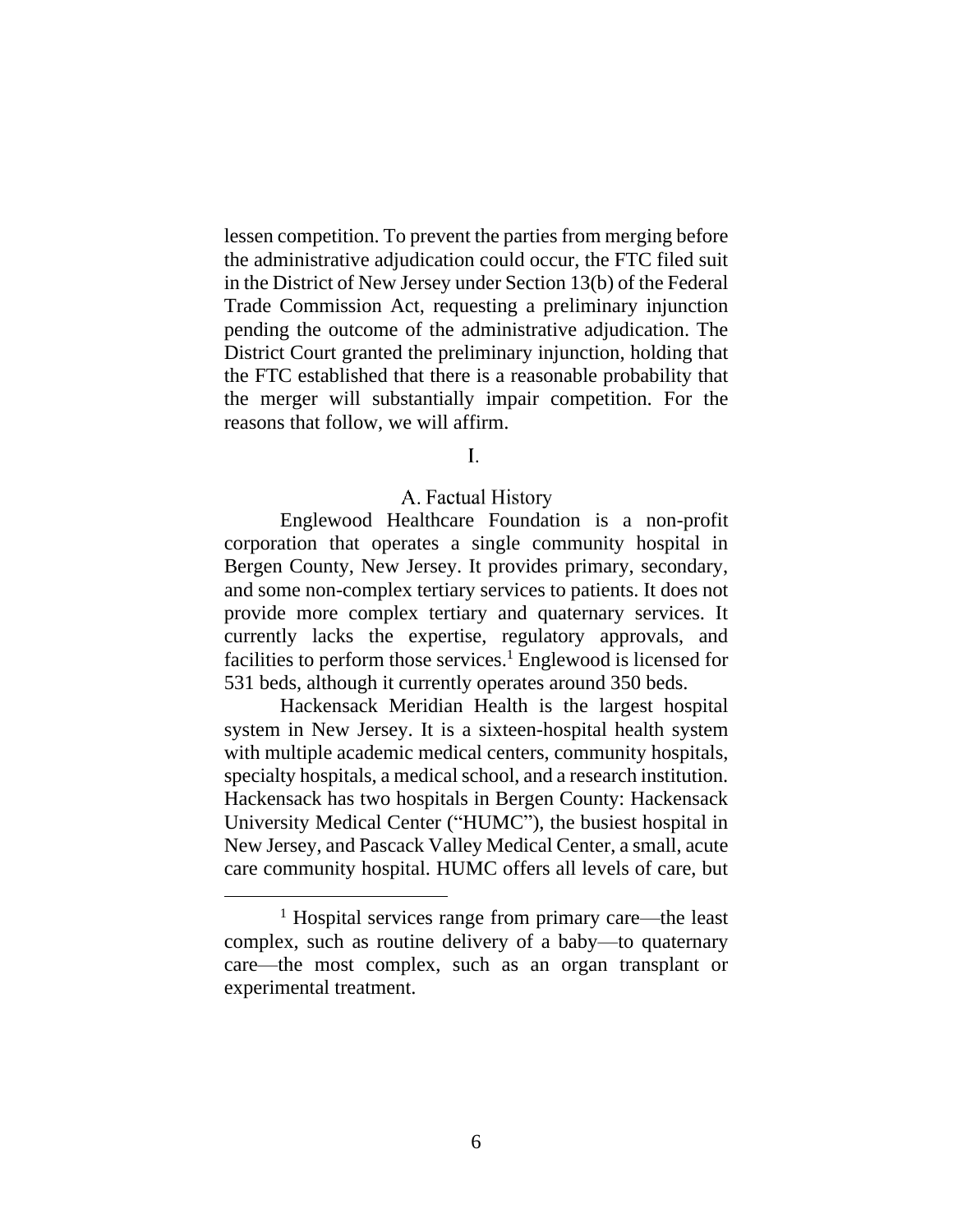it is Hackensack's only hospital that performs complex tertiary and quaternary services. HUMC is licensed for 781 beds, 711 of which are operational. In recent years, Hackensack has acquired other health providers, each time raising prices at the acquired facility.

Bergen County is part of a densely populated region of Northern New Jersey that borders New York City. Bergen County is home to three other hospitals affiliated with neither Englewood nor Hackensack. Some Bergen County residents seek care in nearby Northern New Jersey counties—*e.g.,* Hudson, Essex, and Passaic Counties—and New York.

In April 2018, Englewood hired a strategic planning consultant to explore ways to meet its capital needs and use its excess bed capacity. The consultant advised Englewood to consider searching for partnership opportunities. Shortly thereafter, the Englewood board of directors voted to pursue a merger. Englewood considered various merger partners and ultimately selected Hackensack.

Englewood and Hackensack signed a merger agreement, which took effect in September 2019. As part of the agreement, Hackensack committed \$439.5 million in capital investments over eight years. Hackensack also agreed to make other clinical, operational, and financial investments, such as transferring patients from its hospitals to Englewood and developing Englewood into a "tertiary hub." *FTC v. Hackensack Meridian Health, Inc.*, No. 20-18140, 2021 WL 4145062, at \*10 (D.N.J. Aug. 4, 2021).

## **B.** Procedural History

After the signing of the agreement, the FTC filed an administrative complaint against the Hospitals alleging that the proposed merger would violate Section 7 of the Clayton Act, 15 U.S.C. § 18. In December 2020, the FTC filed suit in the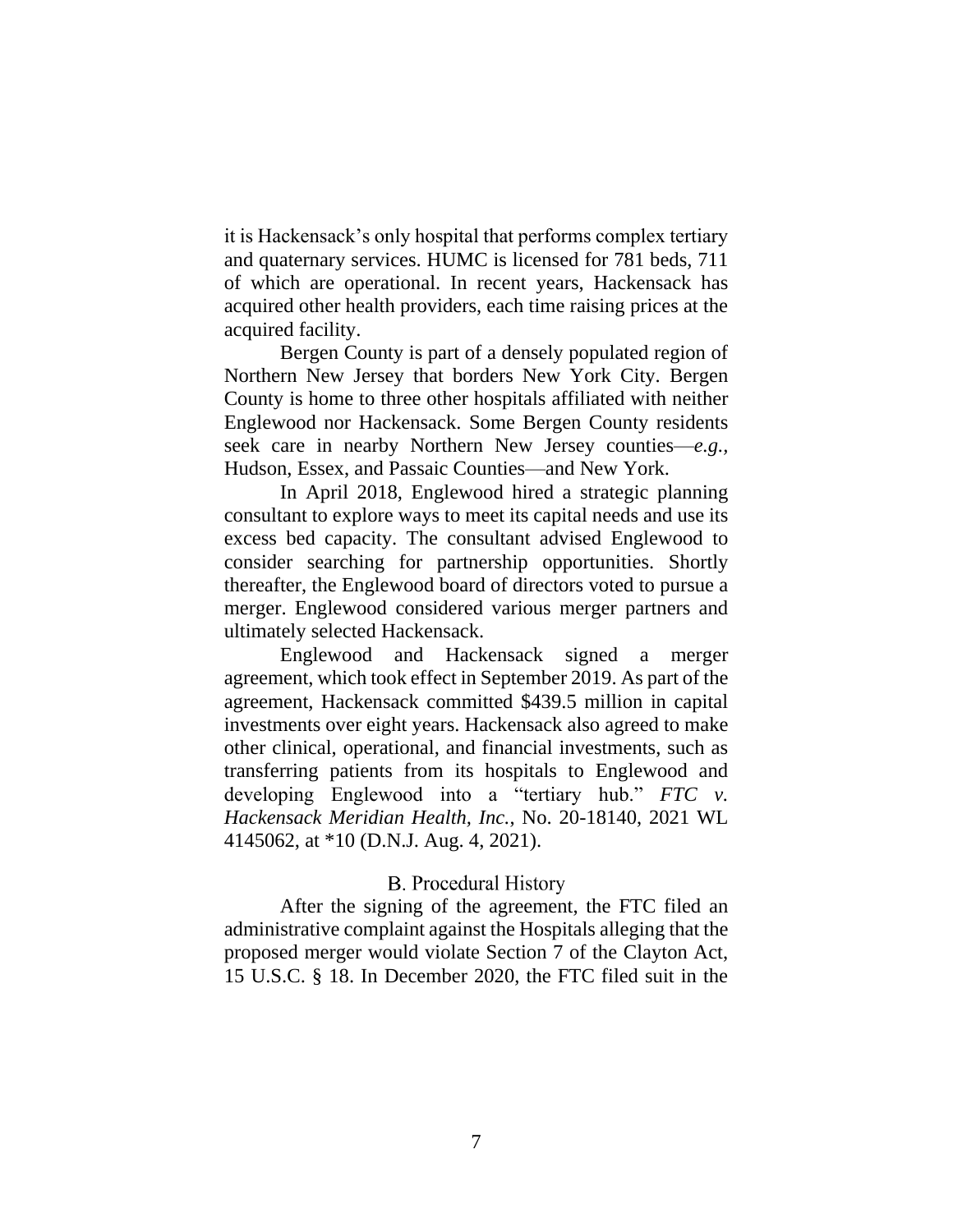District of New Jersey, seeking a temporary restraining order and a preliminary injunction to enjoin the merger. The parties stipulated that the Hospitals would not effectuate the proposed merger until after the District Court ruled on the FTC's motion for a preliminary injunction.

The District Court conducted a seven-day evidentiary hearing on the preliminary injunction motion. During the hearing, the Court admitted over 500 exhibits into evidence and heard testimony from fifteen fact witnesses and seven expert witnesses. The District Court held that the FTC was likely to succeed on the merits and the equities weighed in favor of issuing the injunction. It concluded that the FTC had established a prima facie case by proposing properly defined product and geographic markets and showing that the merger would likely have anticompetitive effects. Because the Hospitals failed to rebut the FTC's prima facie case, the District Court granted the FTC's request for a preliminary injunction.

The Hospitals timely appealed.

 $II<sup>2</sup>$ 

Section 13(b) of the FTC Act empowers the FTC to ask a federal court to preliminarily enjoin a violation of § 7 "[u]pon

<sup>2</sup> The District Court had jurisdiction under 15 U.S.C § 53(b) (FTC injunction request) and 28 U.S.C. § 1331 (federal question). This Court has jurisdiction under 28 U.S.C. § 1291 (final decision) and 28 U.S.C.  $\S$  1292(a)(1) (order granting injunctive relief). The adjudicatory function of determining whether the FTC Act has been violated is vested in the FTC in the first instance. 15 U.S.C. § 45. The only purpose of a proceeding in federal court under § 13(b) of the Act is to obtain a preliminary injunction and preserve the status quo until the FTC can perform its adjudicatory function. Thus, the District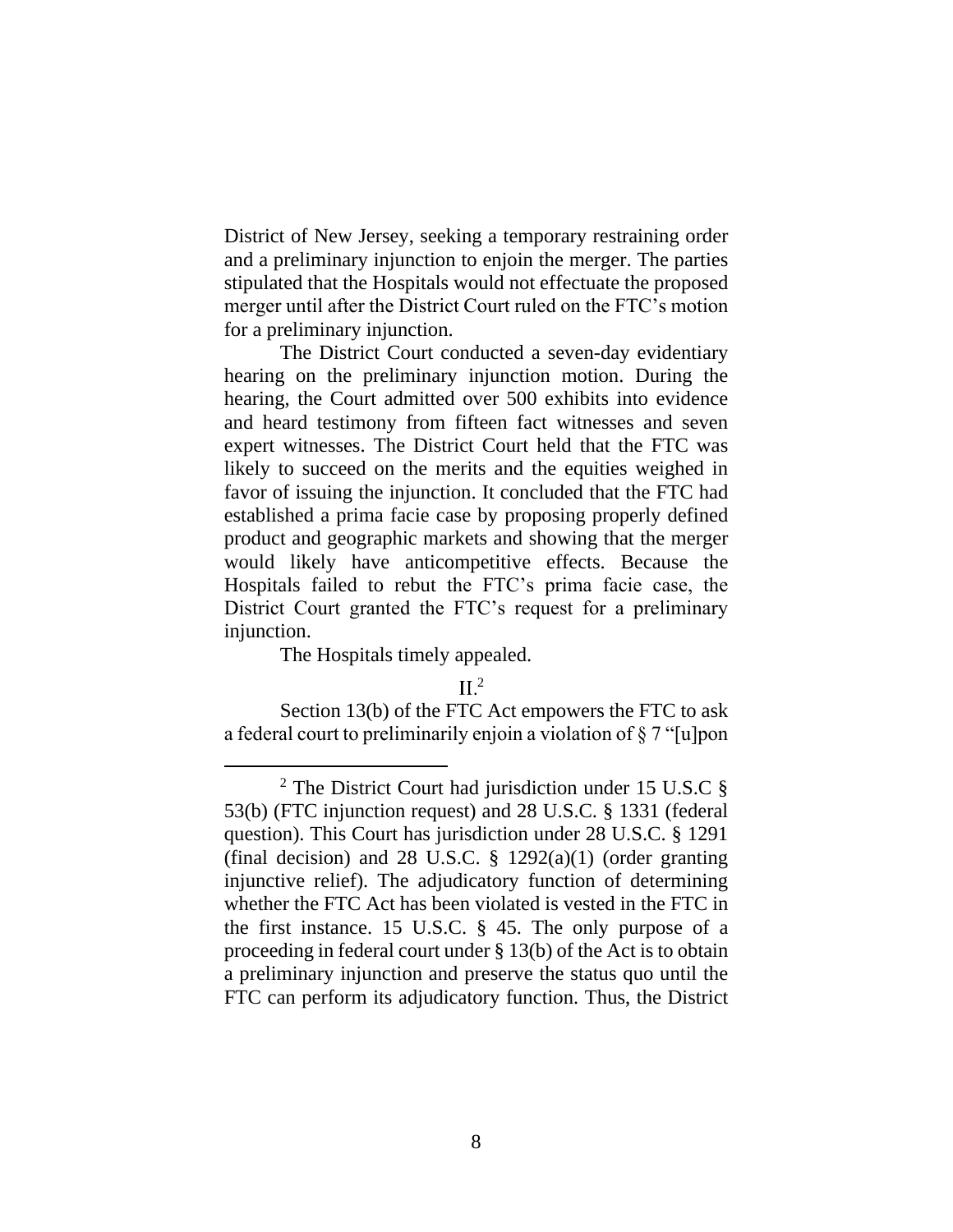a proper showing that, weighing the equities and considering the Commission's likelihood of ultimate success, such action would be in the public interest." 15 U.S.C. § 53(b). The Hospitals challenge the preliminary injunction on one basis: that the District Court incorrectly concluded that the FTC is likely to succeed on the merits in the administrative proceeding.

# A. The FTC established a prima facie case that the merger will substantially lessen competition

Section 7 of the Clayton Act bars mergers whose effect "may be substantially to lessen competition, or to tend to create a monopoly." 15 U.S.C. § 18. "Congress used the words '*may be* substantially to lessen competition' . . . to indicate that its concern was with probabilities, not certainties." *Brown Shoe Co. v. United States*, 370 U.S. 294, 323 (1962). Federal courts assess § 7 claims under a three-part, burden-shifting framework. *FTC v. Penn State Hershey Med. Ctr.* ("*Hershey*"), 838 F.3d 327, 337 (3d Cir. 2016). First, the FTC must establish a prima facie case that the merger is anticompetitive. *Id.* If the FTC establishes a prima facie case, the burden then shifts to the Hospitals to rebut it. *Id.* If the Hospitals succeed on rebuttal, the burden of production shifts back to the FTC "and merges with the ultimate burden of persuasion, which is incumbent on the [FTC] at all times." *Id.* (quoting *St. Alphonsus Med. Ctr.- Nampa Inc. v. St. Luke's Health Sys., Ltd.*, 778 F.3d 775, 783 (9th Cir. 2015)). "To establish a prima facie case, the [FTC] must (1) propose the proper relevant market and (2) show that

Court's grant of an injunction "effectively terminated the litigation and constituted a final order which is appealable under 28 U.S.C. § 1291." *FTC v. Food Town Stores, Inc.*, 539 F.2d 1339, 1342 (4th Cir. 1976).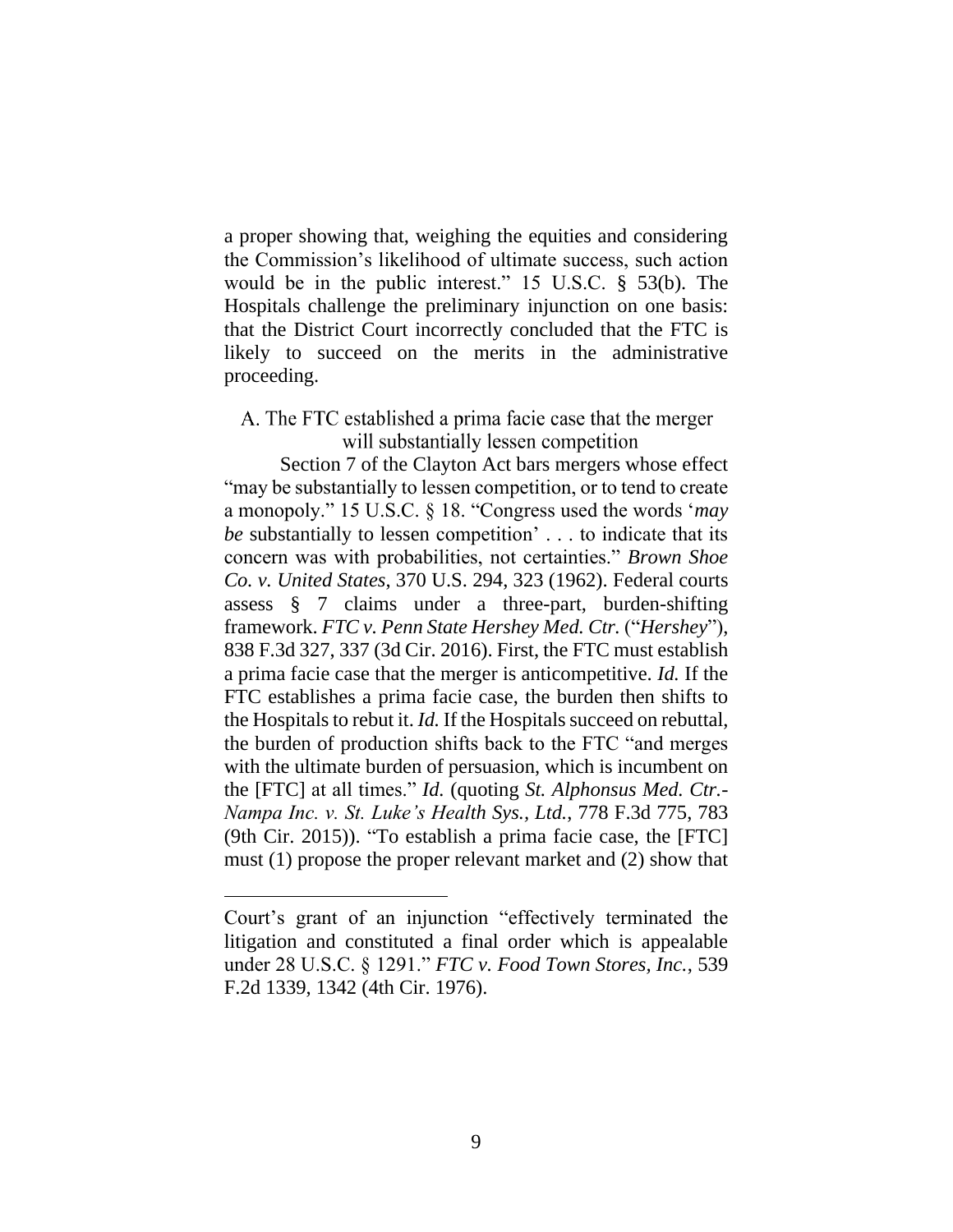the effect of the merger in that market is likely to be anticompetitive." *Id.* at 337–38. The relevant market includes both a product market and a geographic market. *Id.* at 338. The Hospitals challenge the District Court's evaluation of the FTC's likelihood of success on three grounds: the Court's adoption of the FTC's geographic market definition; its use of the efficiencies defense standard for evaluating the Hospitals' claims of procompetitive benefits; and its holding that the FTC carried its ultimate burden of persuasion.

## 1. Product Market

"Determination of the relevant product and geographic markets is a necessary predicate to deciding whether a merger contravenes the Clayton Act." *United States v. Marine Bancorporation, Inc.*, 418 U.S. 602, 618 (1974) (internal quotation marks omitted). The District Court found the relevant product market to be the "cluster of inpatient [general acute care] services" offered by Englewood and Hackensack's Bergen County hospitals and sold to commercial insurers. *Hackensack*, 2021 WL 4145062, at \*15. The parties do not dispute the relevant product market, but their agreement ends here.

#### 2. Geographic Market

"The relevant geographic market 'is that area in which a potential buyer may rationally look for the goods or services he seeks.'" *Hershey*, 838 F.3d at 338 (quoting *Gordon v. Lewistown Hosp.*, 423 F.3d 184, 212 (3d Cir. 2005)). The relevant market's geographic scope must be "[d]etermined within the specific context of each case," "correspond to the commercial realities of the industry," and "be economically significant." *Id.* (second and third phrases quoting *Brown Shoe*, 370 U.S. at 336–37). The plaintiff—here, the FTC—bears the burden of establishing the relevant geographic market. *Id.*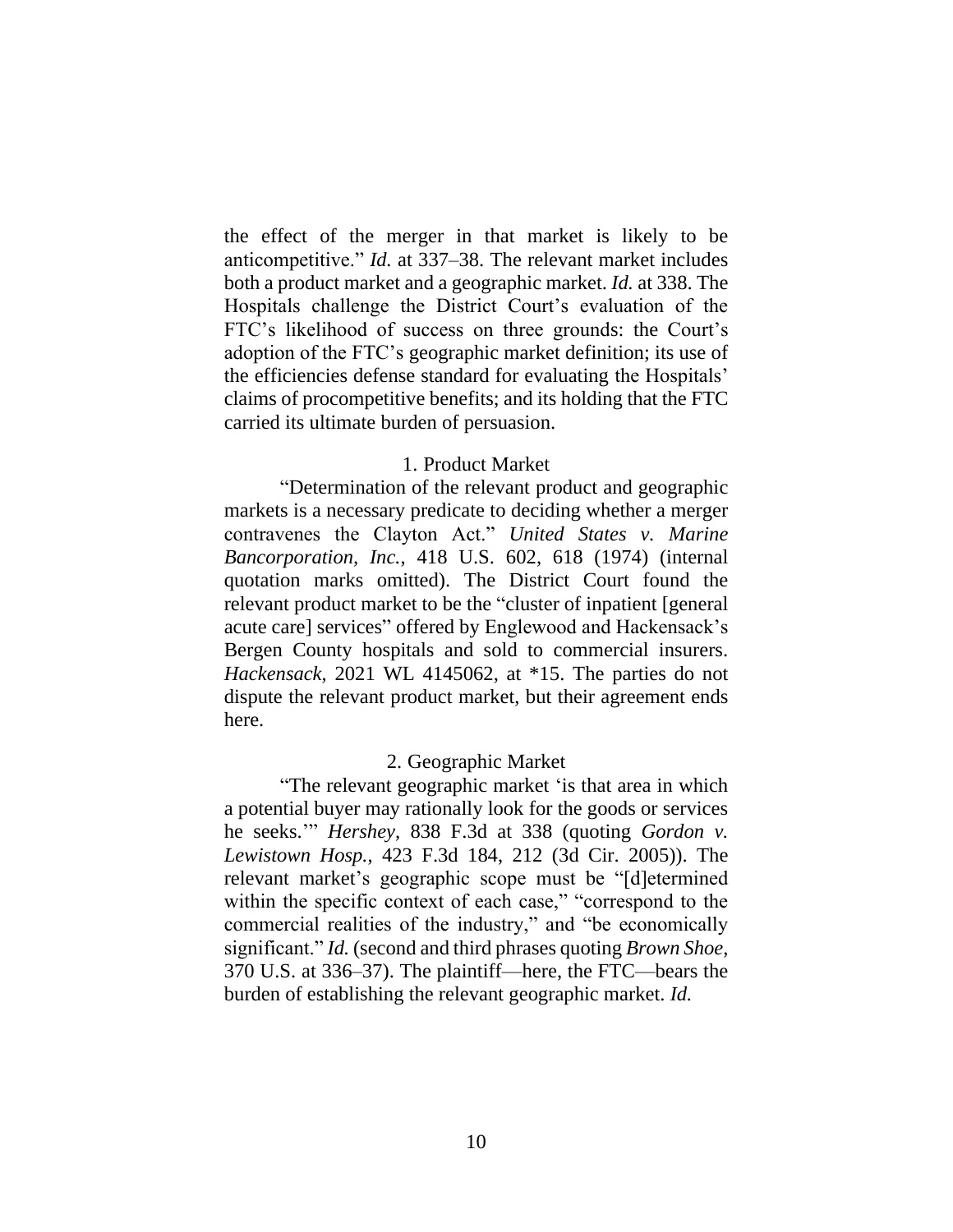Courts and the FTC frequently use the hypothetical monopolist test to determine the relevant geographic market. A proposed market is properly defined, under this test, if a hypothetical monopolist who owns all the firms in the proposed market could profitably impose a small but significant non-transitory increase in price ("SSNIP") on buyers in that market. U.S. Dep't of Justice & Fed. Trade Comm'n, *Horizontal Merger Guidelines*, § 4.1.1, at 8–9 (2010). <sup>3</sup> Both parties here agree that this test is the proper one to apply.

The FTC proposed a relevant geographic market defined by all hospitals used by commercially insured patients who reside in Bergen County. This means that any hospital that serves a resident of Bergen County is included as a market participant even if that hospital is not in Bergen County. The FTC's proposed geographic market is thus patient-based, *i.e.*, it is defined by the location of patients rather than the location of hospitals. The FTC's expert, Dr. Leemore Dafny, chose Bergen County as the proposed market for three reasons: (1) Englewood and HUMC are in Bergen County; (2) the majority of Bergen County residents receive care in Bergen County; and (3) Bergen County is an economically significant area for insurers. Recognizing the unique commercial realities of the healthcare market and relying heavily on insurer testimony, the District Court accepted the FTC's proposed geographic market.

The Hospitals argue that the District Court erred in its formulation of the relevant geographic market. First, they

<sup>&</sup>lt;sup>3</sup> The Merger Guidelines are not binding on the courts. However, "they are often used as persuasive authority." *Hershey*, 838 F.3d at 338 n.2 (quoting *St. Alphonsus,*778 at 784 n.9).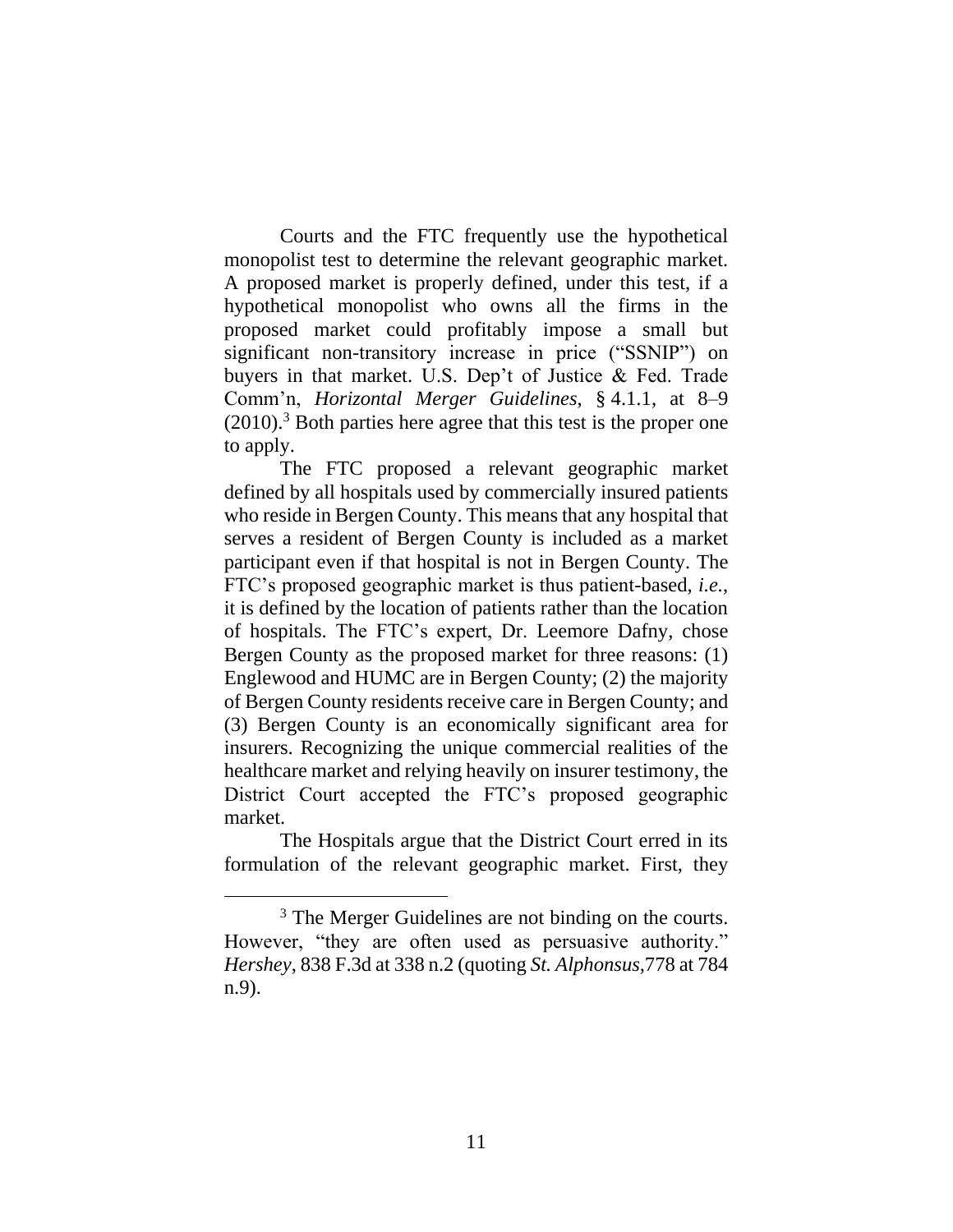argue, the FTC did not prove the feasibility of price discrimination in the market. Second, they contend that even if a showing of price discrimination was not required, the proposed market does not pass the hypothetical monopolist test.

"[D]efinition of the relevant [geographic] market is a factual question dependent upon the special characteristics of the industry involved," so we review for clear error. *Hershey*, 838 F.3d at 335 (quoting *St. Alphonsus*, 778 F.3d at 783 (internal marks omitted)). However, "where a district court applies an incomplete economic analysis or an erroneous economic theory to [the] facts . . . , it has committed legal error subject to plenary review" and we will reverse. *Id.* at 336.

# a. Price discrimination is not a prerequisite for a patient-based market

As a preliminary matter, we must address whether a showing of price discrimination is required for a patient-based geographic market. The Hospitals argue that a showing of price discrimination—specifically, that patients in the FTC's proposed market could be charged higher prices for inpatient general acute care services than patients living outside the proposed market—is required under the Merger Guidelines, case law, and economic literature. Thus, the Hospitals argue, when the District Court accepted the FTC's proposed market without this showing, it erred as a matter of law. We disagree.

We begin our analysis with the Merger Guidelines. The Guidelines themselves caution that they "should be read with the awareness that merger analysis does not consist of uniform application of a single methodology. Rather, it is a fact-specific process through which the [FTC] . . . appl[ies] a range of analytical tools to the reasonably available and reliable evidence . . . ." *Merger Guidelines*, § 1, at 1. This initial call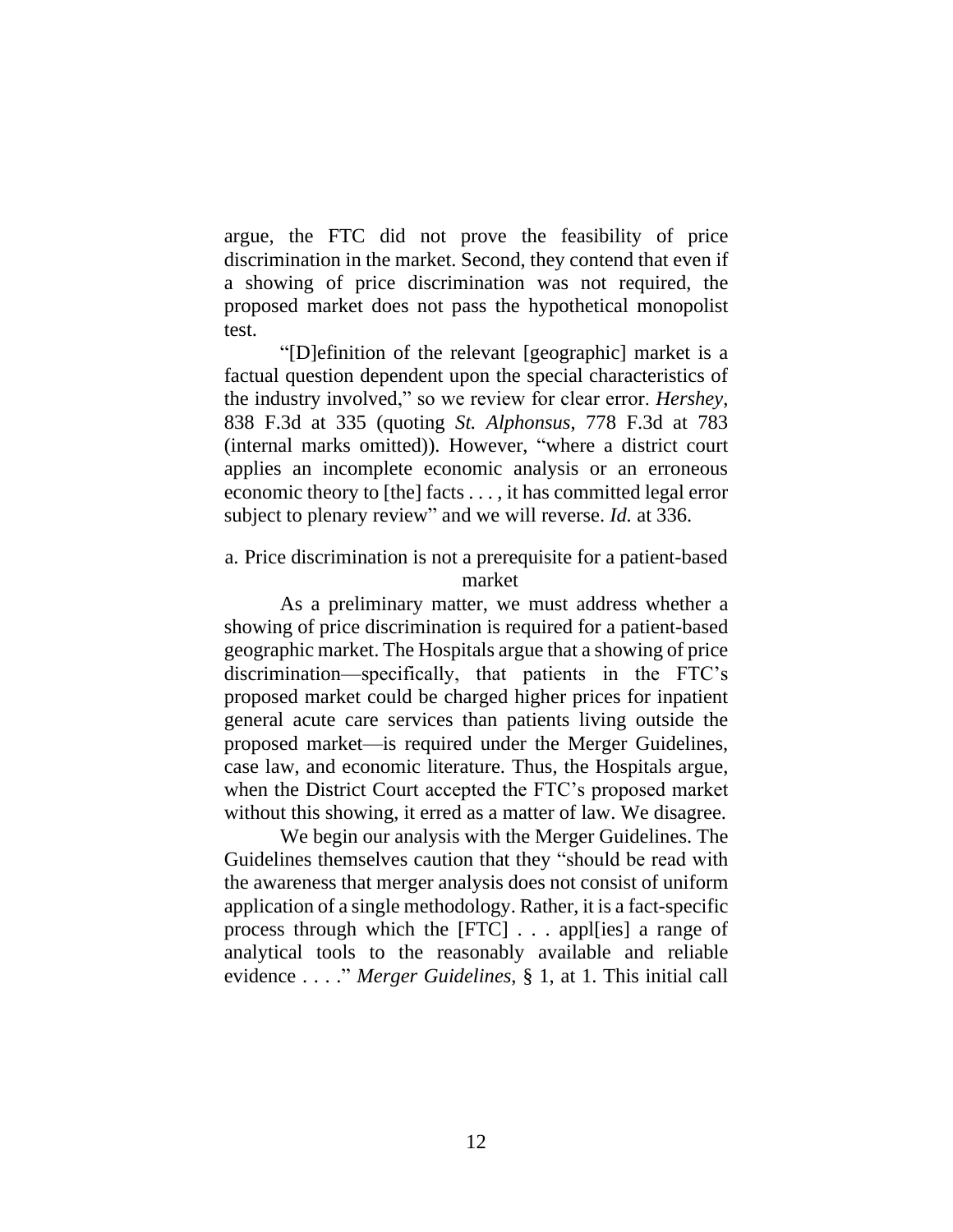for flexibility is bolstered throughout the Guidelines by the use of permissive language such as "normally," "may," and "usually." *See e.g.*, §§ 4, 5. The Hospitals argue that § 4.2 of the Guidelines outlines the only allowable methods for establishing a customer-based geographic market. They take too restrictive a view of § 4.2. Using price discrimination is but one way the Guidelines say the FTC may define a customerbased geographic market. *Id.* § 4.2, at 14. The Guidelines even recognize that these types of geographic markets apply most often when traditional buyers and sellers are involved. *Id.* But nothing in the Guidelines states that a customer-based geographic market may be defined only through price discrimination.

The Hospitals next cite a slew of cases to argue customer-based geographic markets require a showing of price discrimination. But case law likewise provides us with no such mandate. Several of the Hospitals' cases involve markets starkly different from the healthcare market here. *See FTC v. Staples, Inc.*, 190 F. Supp. 3d 100, 112, 117–18 (D.D.C. 2016) (office supply companies); *FTC v. Wilh. Wilhelmsen Holding ASA*, 341 F. Supp. 3d 27, 47 (D.D.C. 2018) (marine water treatment providers). These markets, which involve traditional sellers and buyers, are not analogous to a complex healthcare market. The healthcare industry involves a two-stage model of competition. *Hershey*, 838 F.3d at 342. In the first stage, "insurers and hospitals negotiate to determine whether the hospitals will be in the insurers' networks and how much the insurers will pay them." *FTC v. Advocate Health Care Network*, 841 F.3d 460, 465 (7th Cir. 2016). In the second stage, "hospitals compete to attract patients, based primarily on non-price factors like convenience and reputation for quality." *Id.* Thus, unlike a traditional seller and buyer industry, healthcare involves different payors with different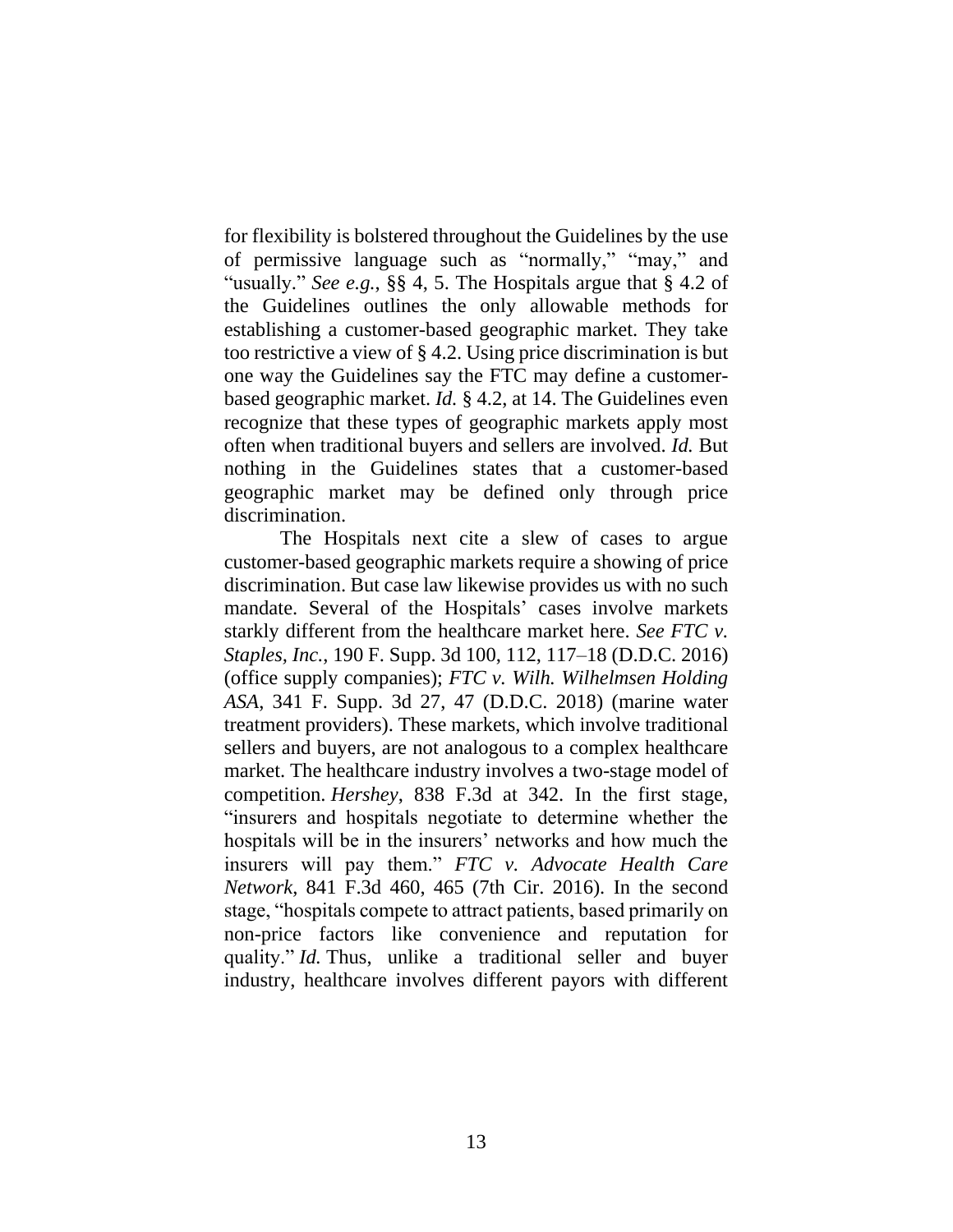incentives and competitive constraints. We must always consider the commercial realities of the industry involved. *See Brown Shoe*, 370 U.S. at 336–37.

In the other cases the Hospitals cite, courts mandated price discrimination because the FTC asked the court to impose a price discrimination requirement. For example, in *United States v. Eastman Kodak Co.*, the Second Circuit rejected the FTC's proposed customer-based market because the FTC failed to prove "systematic price discrimination." 63 F.3d 95, 107 (2d Cir. 1995). But the government there "chose[] to rebut Kodak's proposed market definition" and proposed its own geographic market "by relying on [a] theory of price discrimination." *Id.* The government did not argue, and the Second Circuit did not hold, that price discrimination was the only basis on which to define a customer-based market. The Second Circuit assumed without deciding that if it accepted the government's theory of price discrimination, the government would still lose because it did not proffer evidence to support its theory. *Id.* Here, by contrast, the FTC chose Bergen County as its geographic market based on a theory of economic significance—Englewood and HUMC are both located there, the vast majority of Bergen County residents receive care there, and insurers think Bergen County is economically significant. The FTC here, unlike in *Kodak*, provided evidence to support its theory.

*St. Alphonsus* provides a better example of defining a geographic market in the complex healthcare industry. *St. Alphonsus Med. Ctr.-Nampa, Inc. v. St. Luke's Health Sys.*, No. 1:12-cv-00560, 2014 WL 407446 (D. Idaho Jan. 24, 2014), *aff'd* 778 F.3d at 775. In *St. Alphonsus*, the FTC argued for, and the District Court found, a market based both on patient location and physician group location. *Id.* at \*7–8. The FTC's argument in this case is remarkably similar. The commercial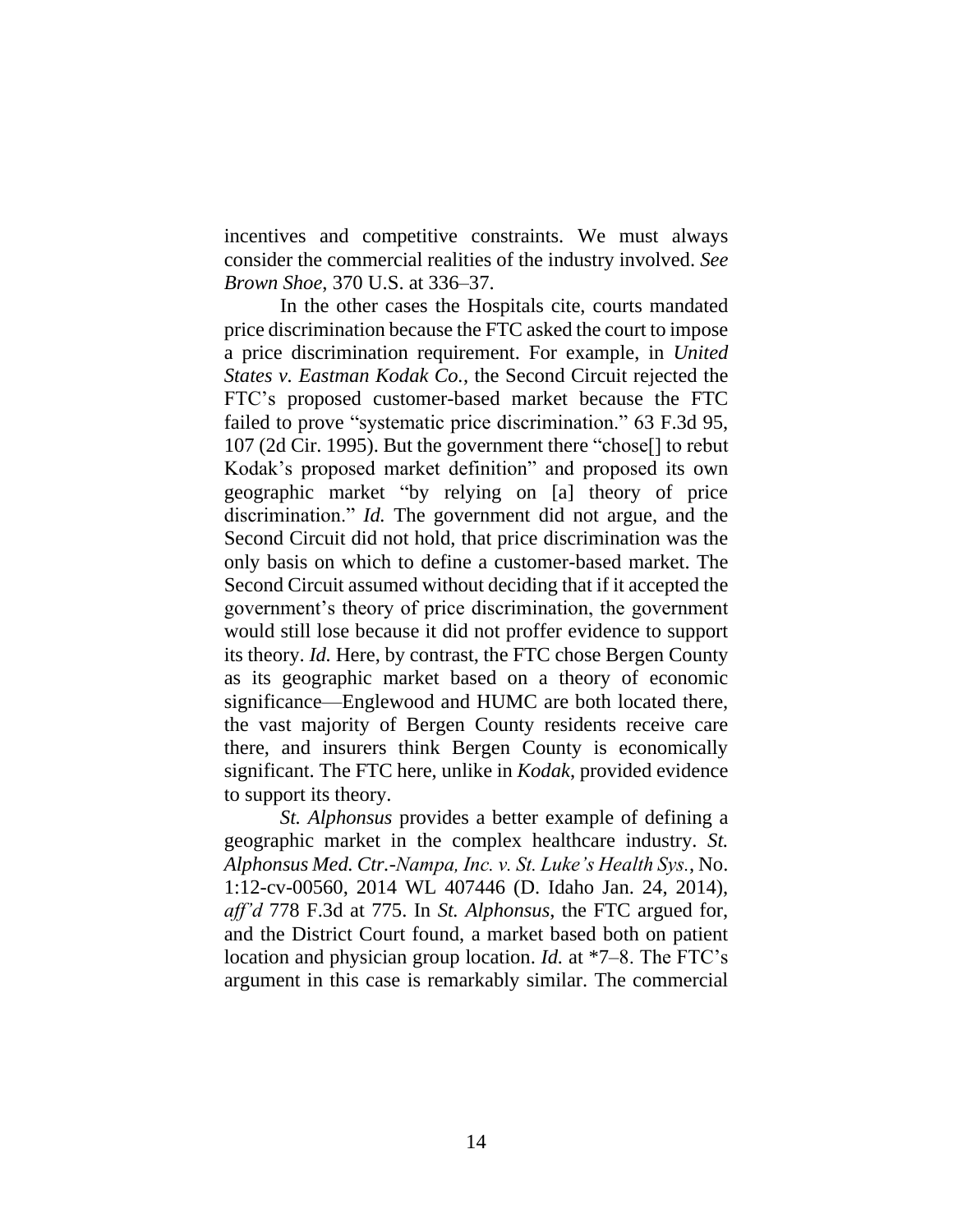realities here are that most Bergen County residents receive their inpatient general acute care services in Bergen County and thus insurers feel they cannot offer a plan that does not include any Bergen County hospital options. Therefore, just as the court in *St. Alphonsus* defined the market based on both patient and supplier location considerations, so too did the District Court here.

Finally, we see nothing in the economic literature to convince us that price discrimination is a prerequisite for a patient-based market. Far from "unambiguously stat[ing] that price discrimination is a prerequisite to defining a relevant customer-based geographic market," Hospitals' Br. at 26, the economic literature explains how a price discrimination theory applies to the definition of a relevant market when a price discrimination theory is used. *See* Jerry Hausman et al., *Market Definition Under Price Discrimination*, 64 Antitrust L.J. 367, 369 (1996); Phillip Areeda & Herbert Hovenkamp, *An Analysis of Antitrust Principles and Their Application*, ¶ 534d (4th and 5th Eds., 2021). The Hospitals point to one article that supports their reading of the Merger Guidelines. *See* Gregory Werden, *Why (Ever) Define Markets? An Answer to Professor Kaplow*, 78 Antitrust L.J. 729, 743 (2012). However, as discussed above, the Guidelines are flexible.

Thus, we are not willing to adopt a rigid requirement that price discrimination must be feasible in every customerbased geographic market. Instead, we hew to the fundamental antitrust principle that courts must consider the commercial realities of the industry involved when defining the relevant market. The District Court did not err.<sup>4</sup>

<sup>4</sup> Because we hold that the District Court correctly did not require a showing of price discrimination for the FTC's proposed patient-based market, we do not address the parties'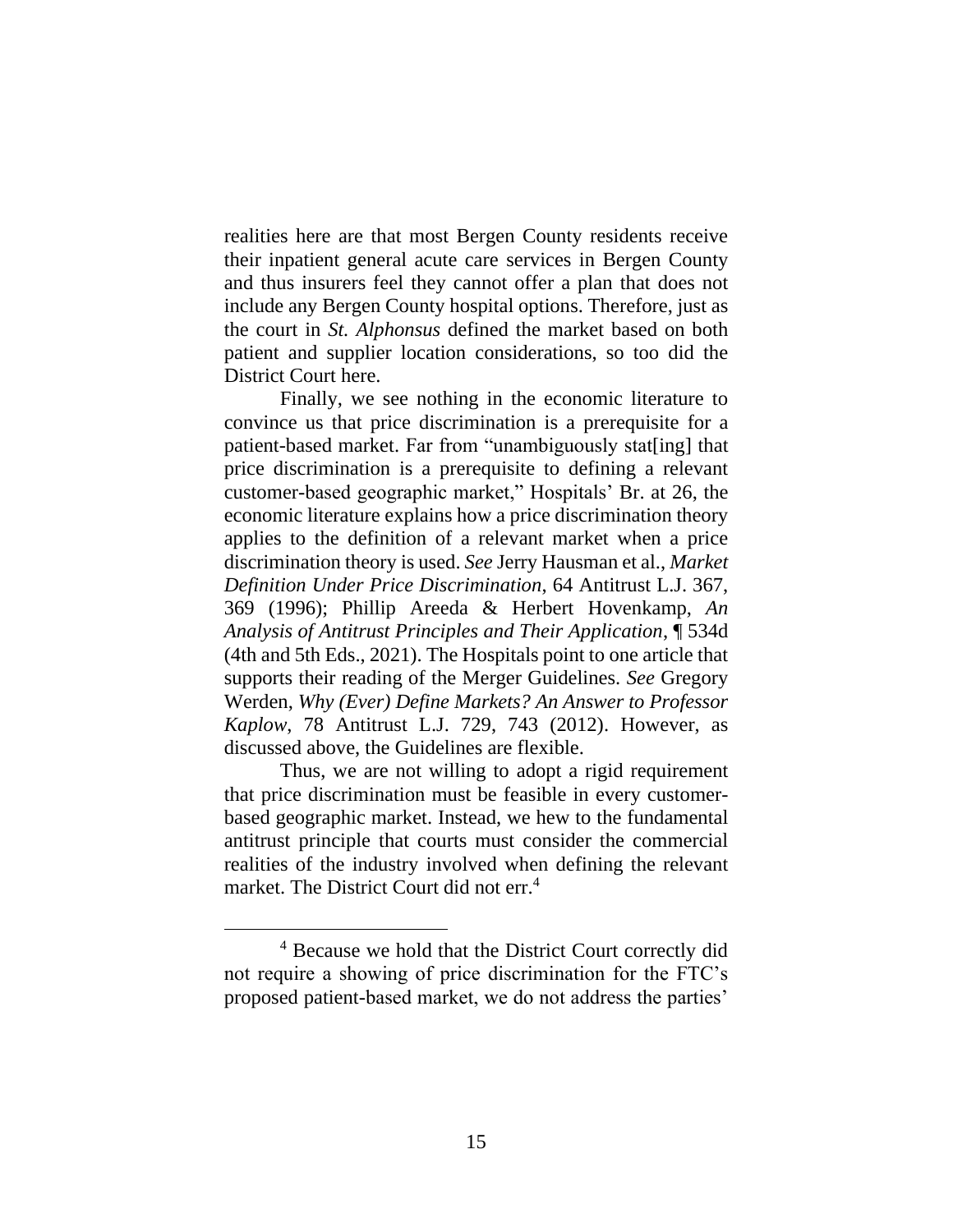# b. The FTC verified the patient-based market with the hypothetical monopolist test

To confirm the feasibility of a geographic market, courts often employ the hypothetical monopolist test. As already explained, the market is properly defined under this test if a hypothetical monopolist could impose a SSNIP, typically about five percent, in the proposed market. *Hershey*, 838 F.3d at 338 & n.1 (citing *Merger Guidelines*, § 4.1.2, at 10). "If, however, consumers would respond to a SSNIP by purchasing the product from outside the proposed market, thereby making the SSNIP unprofitable, the proposed market definition is too narrow." *Id.*

The FTC, through its expert Dr. Dafny, opined that the hypothetical monopolist test in this case is whether "a hypothetical monopolist of . . . all the hospitals supplying the cluster of inpatient [general acute care] services to residents of Bergen County [could] profitably impose a SSNIP." Hr'g Tr. vol. 3, 562:18–21, ECF No. 356. Insurers testified that Bergen County is economically significant to them and they cannot market a plan to Bergen County residents that does not include a Bergen County hospital. Thus, Dafny concluded that these insurers would be forced to accept a SSNIP from a hypothetical monopolist of all hospitals supplying the cluster of inpatient general acute care services to residents of Bergen County.

To empirically test her conclusion that Bergen County satisfies the hypothetical monopolist test, Dafny conducted a willingness-to-pay analysis. This analysis measures the bargaining leverage of a hospital by estimating the value that patients place on having access to that hospital. Patient preferences may depend on a multitude of factors, such as drive

arguments regarding whether the FTC showed that price discrimination is feasible in the proposed market.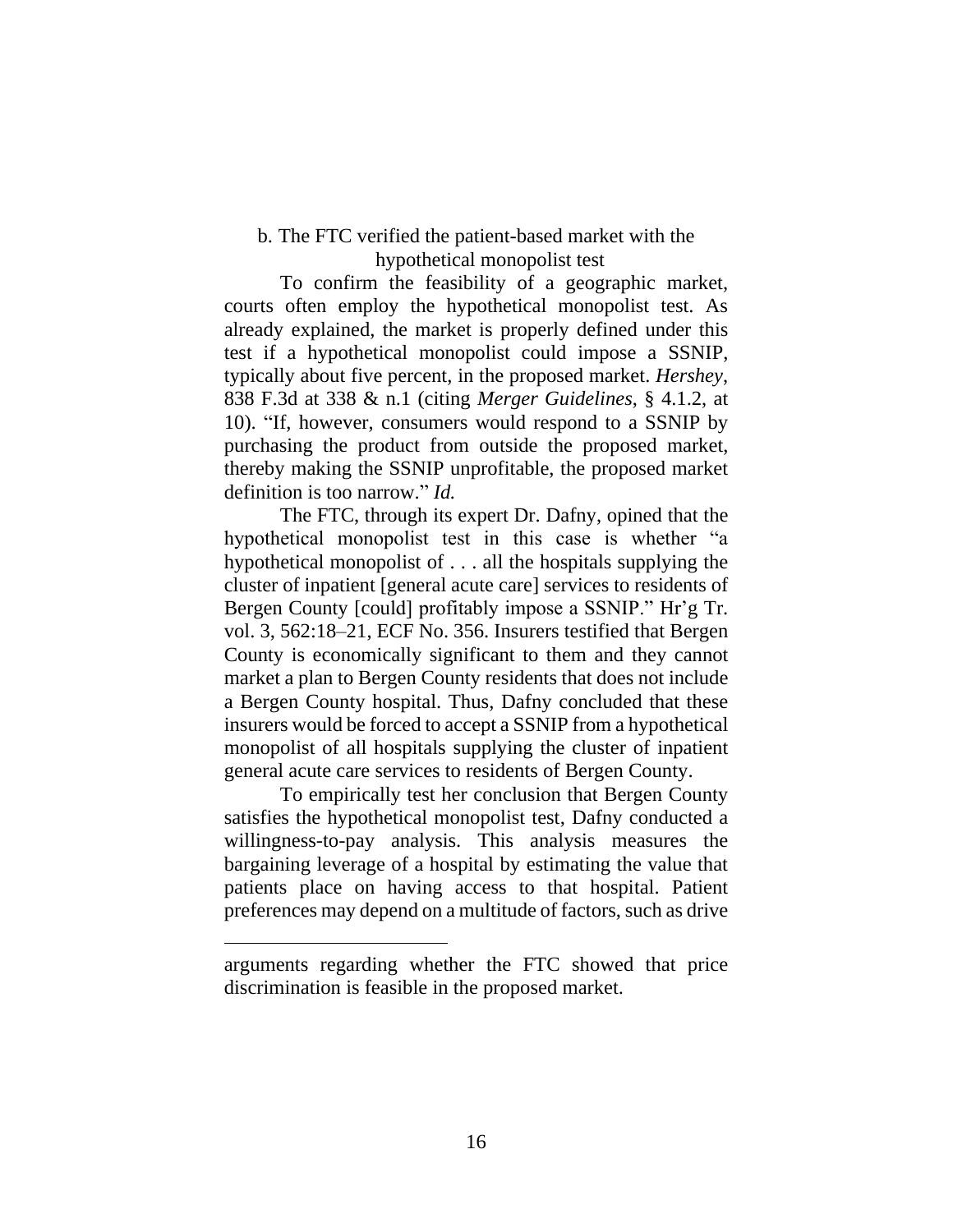time to the hospital, services offered at the hospital, and the reputation of the hospital. The more value patients assign to the hospital, the more desirable that hospital is to an insurer's network, and the higher the price an insurer is willing to pay to include that hospital in its network. Insurers maintain bargaining leverage by having alternative hospitals that patients recognize as close substitutes to include in their networks. When individual hospitals merge, the merged entity may increase its collective bargaining leverage, as compared to the leverage each individual entity maintained on its own, because the merger limits insurers' ability to provide alternative hospitals for its enrollees.

Using patient discharge data from Bergen County residents from 2017 to 2019, Dafny used a statistical model to calculate the bargaining leverage of the six hospitals in Bergen County—*i.e.,* a subset of all hospitals that serve Bergen County residents. She calculated their leverage individually and as one entity owned by a hypothetical monopolist. Her calculations revealed that the merged hospitals' bargaining leverage increased by sixty-five percent as compared to each hospital's leverage if each negotiated independently. Dafny opined that, according to academic research, a change in leverage of this magnitude corresponds to a thirty-seven percent price increase, well above the five percent SSNIP threshold. Dafny reasoned that if a hypothetical monopolist of just this subset of hospitals could profitably impose a SSNIP on insurers, then a hypothetical monopolist of all hospitals serving Bergen County could likewise impose a SSNIP. The FTC argues that Dafny's extrapolation was proper because the insurers testified that Bergen County is economically significant and that they could not market a plan to Bergen County residents that did not include a Bergen County hospital.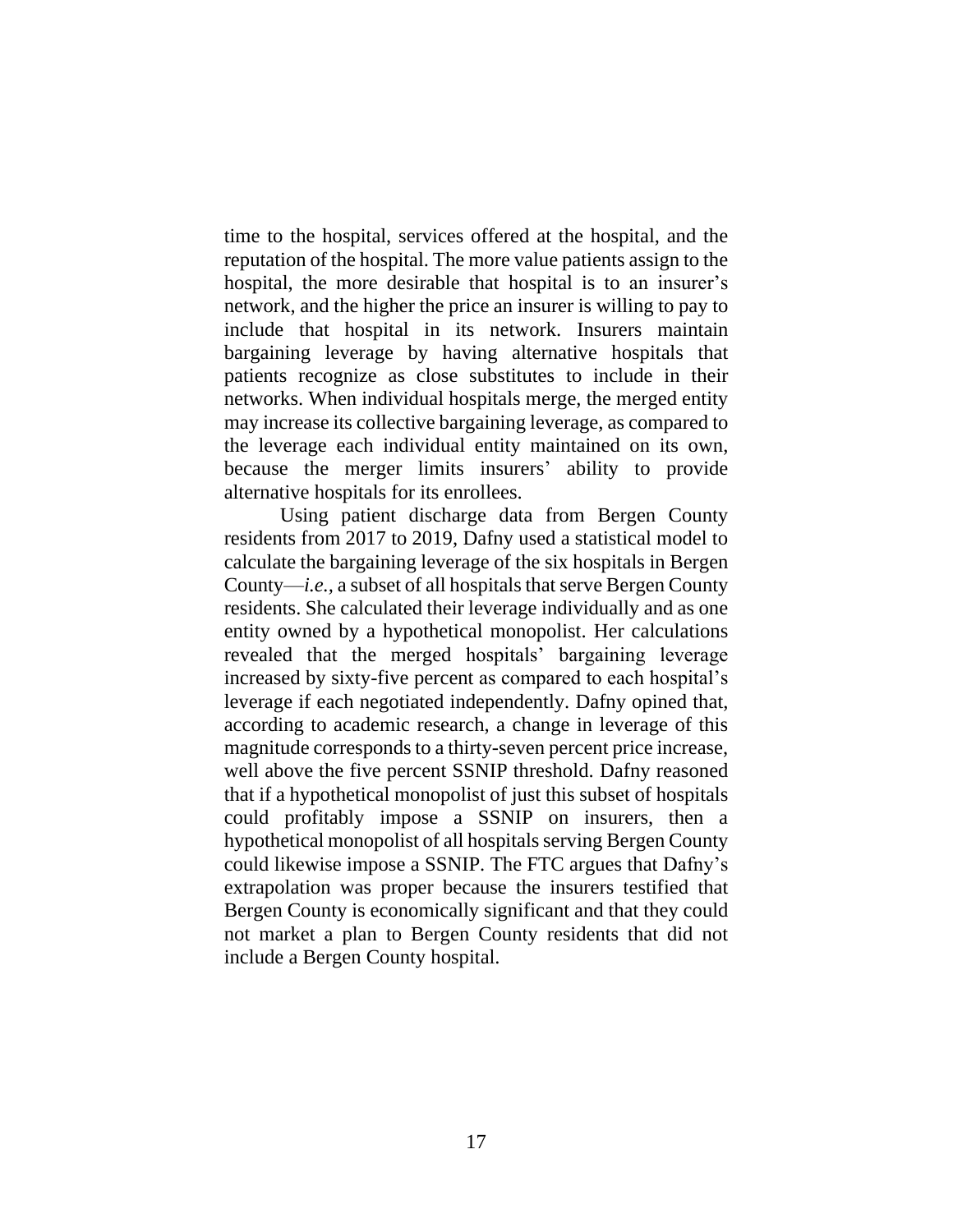The Hospitals argue that Dafny's proposed market and the methodology she applied do not match. They assert that Dafny envisioned a hypothetical monopolist that controlled only the six hospitals located in Bergen County—a market defined by the hospitals' location, rather than patients' location. Because she used the wrong market definition, they claim she only tested a subset of the FTC's proposed patientbased market. Thus, they argue, the District Court erred as a matter of law in finding the hypothetical monopolist test supported the FTC's proposed geographic market.

*Hershey* supports Dafny's methodology. There, we concluded that insurers would accept a price increase from the two merging hospitals rather than excluding them from their networks due to the economically significant nature of those hospitals. 838 F.3d at 346. While the hypothetical monopolist test required the government to show only that insurers would "accept a price increase rather than exclude *all* of the hospitals" in the geographic market, the government had actually answered a narrower question—whether insurers would accept a price increase rather than exclude *the two particular hospitals*  that planned to merge. *Id.* Thus, by determining that insurers would accept a SSNIP rather than exclude even two hospitals from its network, we could easily conclude that insurers would accept a SSNIP rather than exclude all the hospitals in the county. *Id.*

As we did in *Hershey*, the District Court here found the extrapolation to be reasonable. The Court concluded that if a hypothetical monopolist owned all of the hospitals in Bergen County, "then insurers could attempt to redirect their customers to nearby hospitals outside of the county." *Hackensack*, 2021 WL 4145062, at \*20. However, if the hypothetical monopolist also owned other nearby hospitals that serve Bergen County residents—*i.e.*, hospitals in Essex,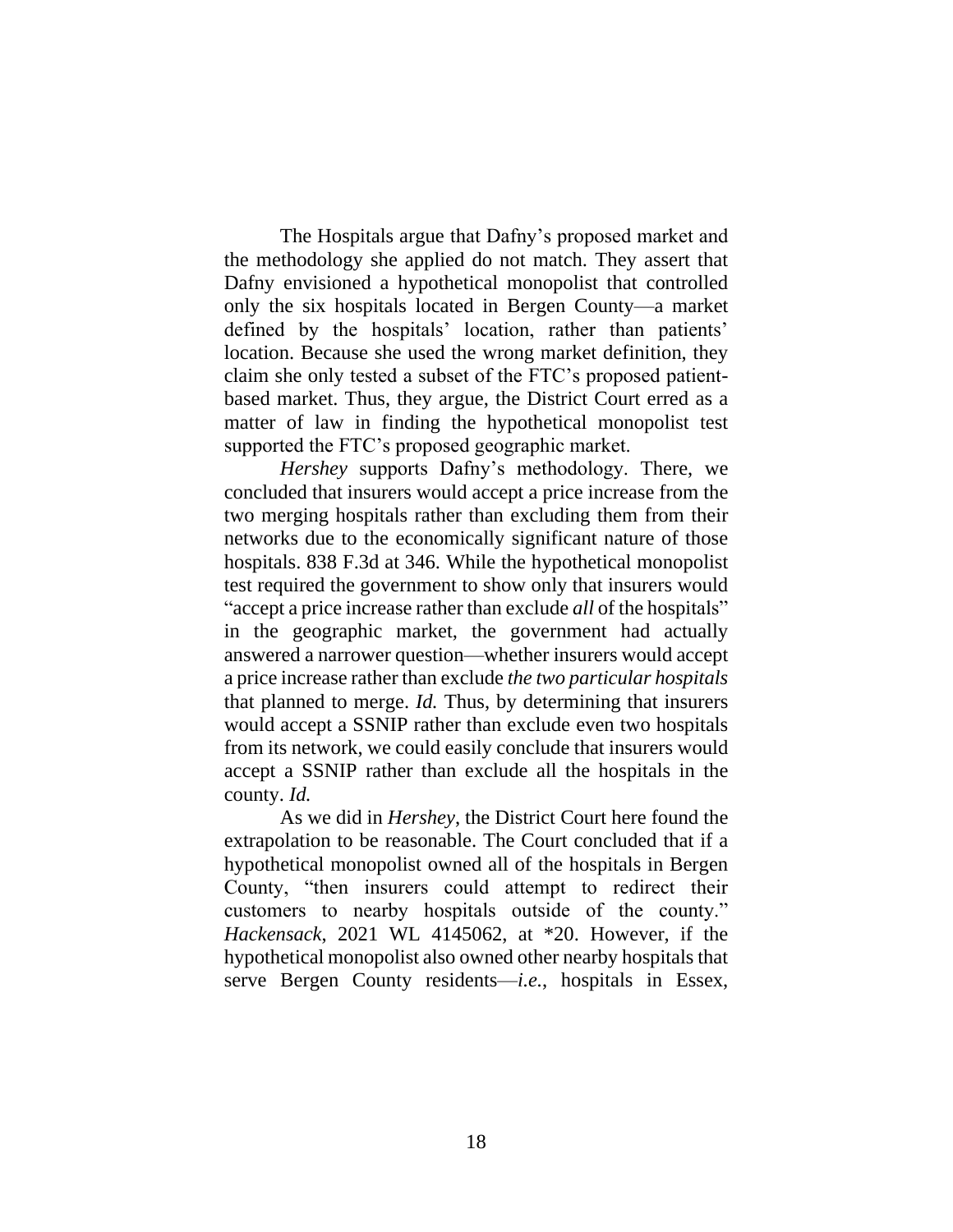Hudson, and Passaic Counties—the monopolist's bargaining leverage would increase even more. The District Court accepted Dafny's extrapolation that the more hospitals the monopolist owned in the area, the greater leverage the monopolist would have over insurers because insurers would no longer have the option to redirect their Bergen County customers to nearby, non-county hospitals.

The Hospitals first challenge this extrapolation by arguing that Dafny did not consider how individuals from other counties—a large portion of the patients for hospitals outside Bergen County—would affect her analysis. They argue that "[t]o determine whether the hospitals located outside Bergen County could profitably raise their prices across the board, Dafny would have had to examine how insurers and competing hospitals would react to such a price increase, which would affect the prices charged to patients across the region." Reply Br. 13 (emphasis omitted). Not so. The District Court found the insurer testimony and supporting data that Bergen County is important to insurers credible and compelling. It was not clear error for the District Court to find that insurers' desire to offer plans that include hospitals in Bergen County outweighs any possible reaction competing hospitals further outside of Bergen County and neighboring counties would have to a price increase.

The Hospitals next argue that Dafny only considered the bargaining leverage of insurers, not patients. They point to Dafny's alleged concession in her deposition testimony that she applied the hypothetical monopolist test to a market "based on the location of facilities" and to the District Court's apparent acknowledgment that Dafny's willingness-to-pay analysis "examines the leverage that a hypothetical monopolist of Bergen County hospitals would have as to insurers." Hospitals' Br. 33–34 (emphasis omitted). But as Dafny explained in that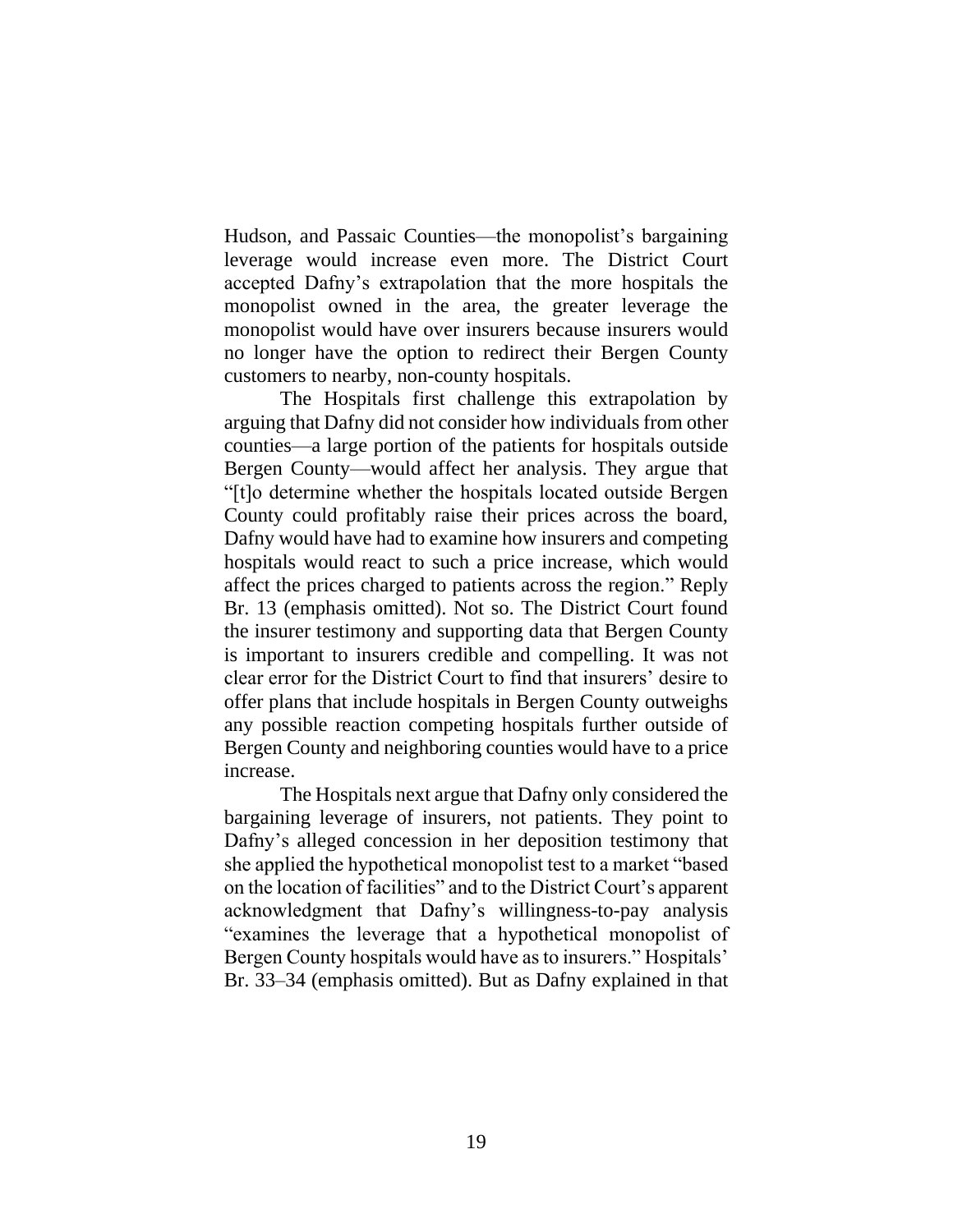deposition and at the preliminary injunction hearing, she evaluated only hospitals located in Bergen County to predict what a hypothetical monopolist of all hospitals serving Bergen County residents—including those hospitals located in Bergen County—would do. Her hospital-based approach was but a first step to her patient-based analysis. The District Court recognized as much, noting that in the healthcare industry patient preferences and insurer preferences "cannot be viewed in separate, isolated spheres." *Hackensack*, 2021 WL 4145062, at \*20. Again, the Hospitals take too rigid a view of the healthcare market. We therefore conclude that the District Court did not clearly err in its application of the hypothetical monopolist test.<sup>5</sup>

\*\*\*

For the reasons stated above, the District Court did not clearly err in finding the FTC demonstrated that Bergen County, including all hospitals that serve its residents, is a relevant geographic market.

3. The merger will lead to anticompetitive effects

After the relevant product and geographic markets are determined, "a prima facie case is established if the plaintiff proves that the merger will probably lead to anticompetitive effects in that market." *Hershey*, 838 F.3d at 346 (quoting *St.* 

<sup>&</sup>lt;sup>5</sup> The FTC alternatively alleged that Bergen County is a properly defined geographic market supported by the hypothetical monopolist test if a hospital-based approach is used. The Hospitals argue that the FTC forfeited this argument when its expert did not propose a hospital-based geographic market. Because we hold that the District Court did not err in defining a patient-based market, we need not address either argument.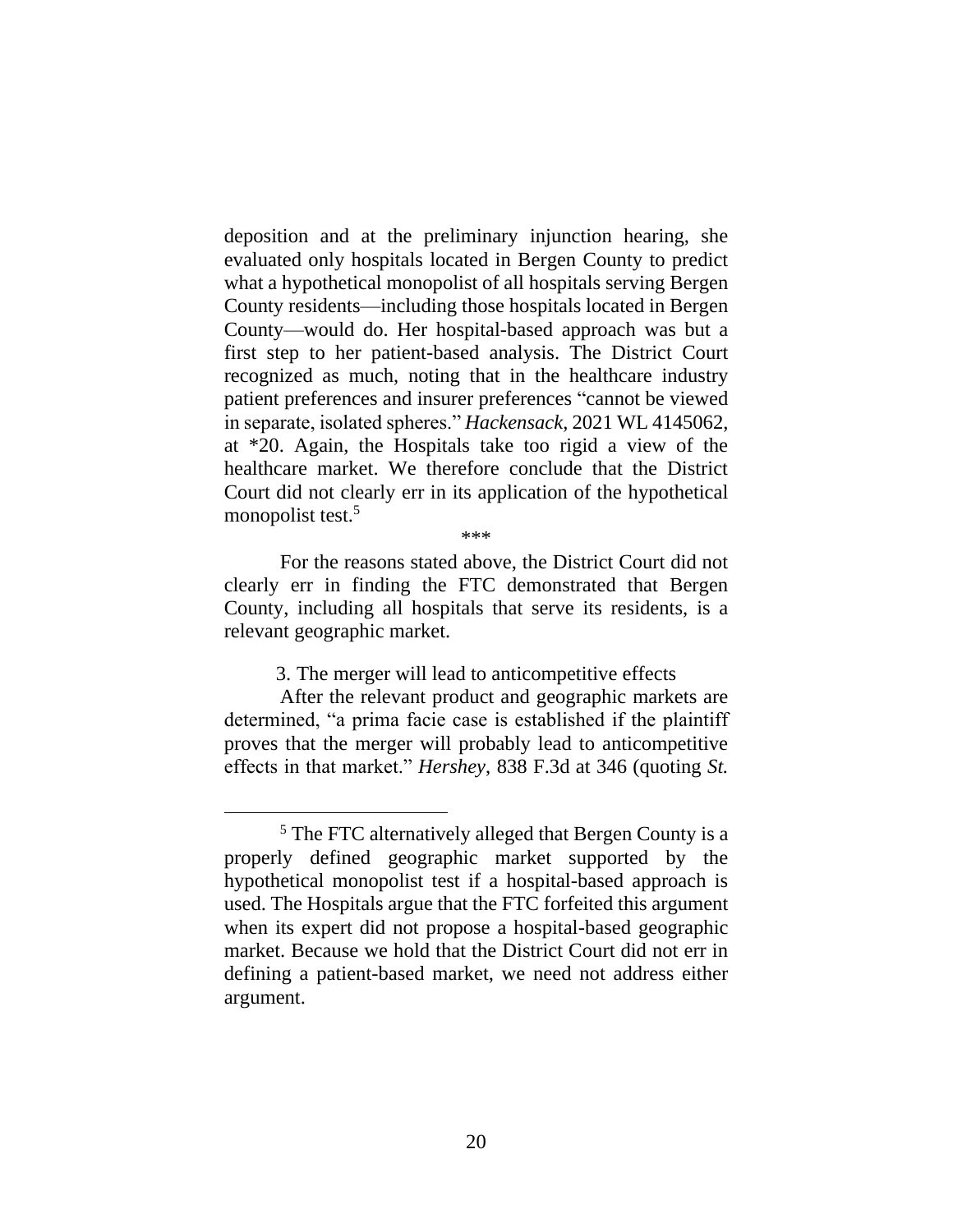*Alphonsus*, 778 F.3d at 785). Anticompetitive effects can include price increases and reduced product quality, product variety, service, or innovation. *See Merger Guidelines*, § 1, at 2. The record thoroughly supports the District Court's conclusion that the FTC established a prima facie case.

#### a. Market Concentration

One useful indicator of the competitive effects of a merger is market concentration. *Id.* § 5.3, at 18. Market concentration is measured by the Herfindahl-Hirschman Index ("HHI"). *Id.* A merger's HHI is calculated by summing the squares of the market shares of each market participant. Squaring the shares "gives proportionately greater weight to the larger market shares," *id.*, and economists consider the HHI to be "superior to such cruder measures" such as summing up the largest firms' market shares, *FTC v. H.J. Heinz Co.*, 246 F.3d 708, 716 n.9 (D.C. Cir. 2001) (citation omitted). A pure monopoly would have an HHI of 10,000 (the square of a single business's 100 percent market share), while a market with many players would have an HHI near zero. *Merger Guidelines*, § 5.3, at 18. A post-merger market with an HHI below 1,500 is considered unconcentrated, a market between 1,500 and 2,500 is considered moderately concentrated, and a market with an HHI above 2,500 is considered highly concentrated. *Id.* § 5.3, at 19.

In addition to the post-merger HHI number, we also consider the increase in the HHI resulting from the merger. *Id.* § 5.3, at 18–19. A merger that increases the HHI by more than 200 points and results in a highly concentrated market, as described above, is "presumed to be likely to enhance market power." *Id.* § 5.3, at 19. The FTC may establish a prima facie case by showing a high market concentration based on HHI numbers alone. *See, e.g.*, *Hershey*, 838 F.3d at 347.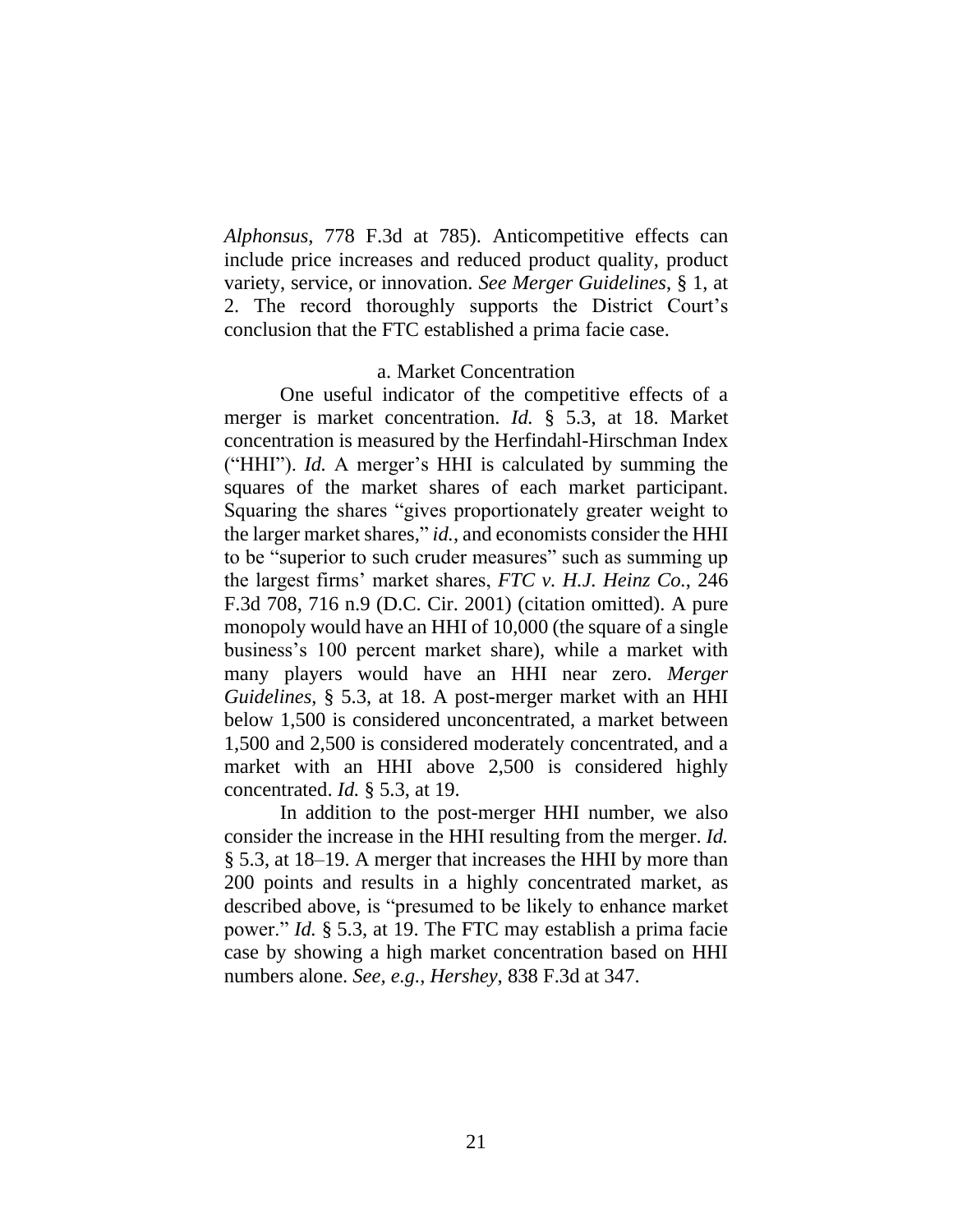Using the methods described above, the FTC demonstrated that the post-merger HHI would be 2,835—a number that crosses the highly concentrated market threshold. The merger would increase the HHI by 841 points—over four times the 200-point benchmark that creates a presumption of enhanced market power if the merger results in a highly concentrated market. The FTC alleges that the post-merger combined Englewood/Hackensack Hospitals would command forty-seven percent of the market, with the next two closest competitors commanding only twenty-one percent and nine percent. The Hospitals do not dispute these numbers. Instead, they argue that the total HHI "barely exceed[s] the minimum 2,500 threshold" to trigger a presumption of anticompetitive effects. Hospitals' Br. 38. The Hospitals highlight that these numbers—an increase of 841 to an HHI of 2,835—are the "lowest [HHI numbers] that the FTC has relied on in any recent hospital-merger case involving [general acute care] services." *Id.* at 38–39. But the FTC is not required to show extraordinary numbers to make out a prima facie case that the merger would have anticompetitive effects. Anticompetitive effects can occur at even lower thresholds, as evidenced by the Guidelines. *Merger Guidelines*, § 5.3, at 19. For instance, a moderately concentrated market (with a total HHI below 2,500) involving only more than a hundred-point increase "potentially raise[s] significant competitive concerns and [may] warrant scrutiny." *Id.* The District Court correctly concluded that these numbers demonstrate the merger is presumptively anticompetitive.

## b. Direct Evidence

Although the District Court needed no further evidence to find the FTC had established its prima facie case, the Court evaluated other evidence of anticompetitive effects presented by the FTC. This direct evidence strengthens the probability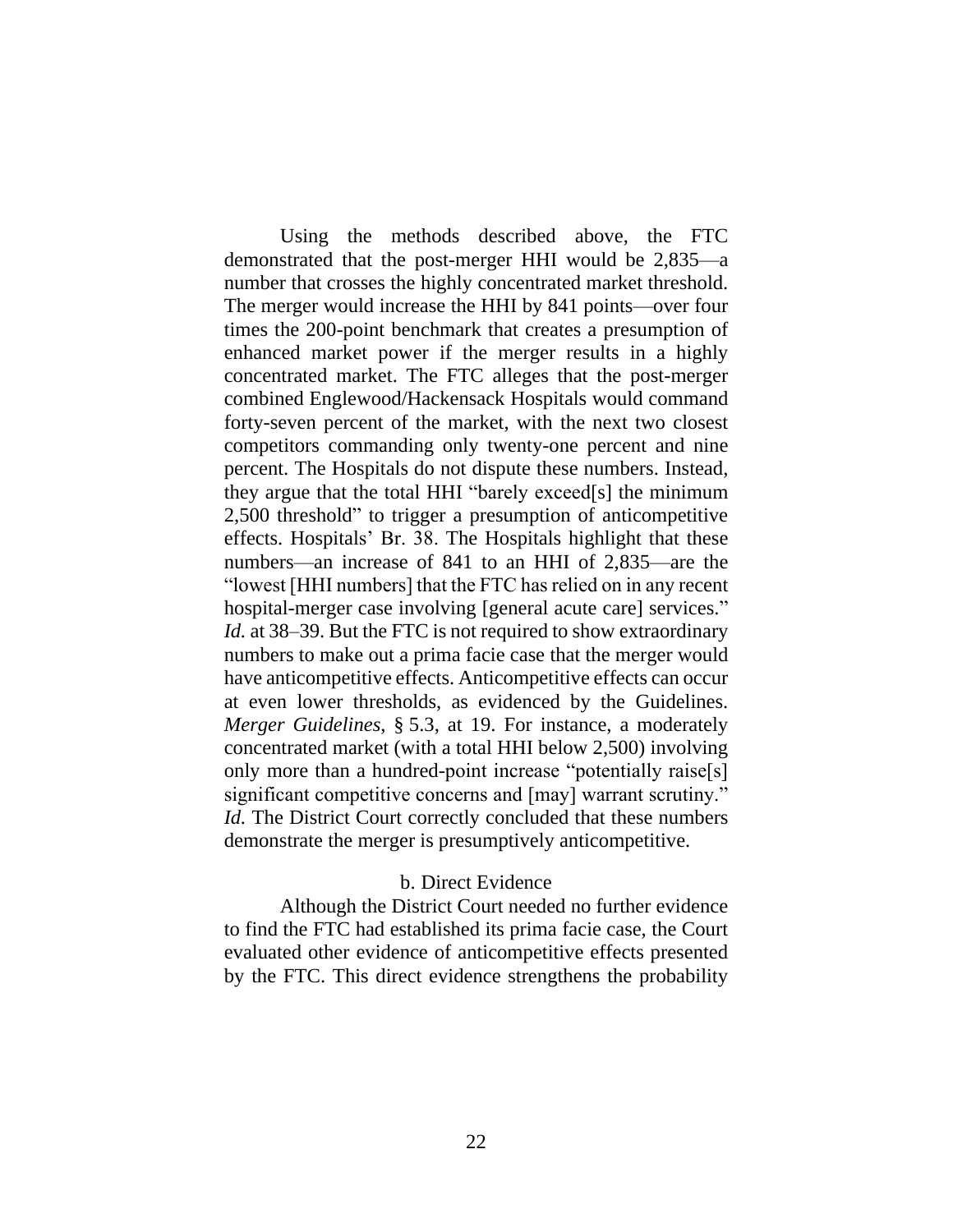that the merger will likely lead to anticompetitive effects and, thus, the FTC's prima facie case. *See St. Alphonsus*, 778 F.3d at 788 (relying on HHI numbers and direct evidence of anticompetitive effects to confirm the prima facie case); *Chi. Bridge & Iron Co. N.V. v. FTC*, 534 F.3d 410, 431–32 (5th Cir. 2008) (same); *Heinz*, 246 F.3d at 717 (same). As the District Court explained, the Hospitals, a consultant hired by Englewood, and insurance companies all indicated that the merger would lead to anticompetitive effects or, at the very least, recognized the Hospitals as competitors.

First, the Hospitals view each other as competitors. During Englewood's partner search, Englewood's president expressed hesitation about sharing information with Hackensack should the deal not go forward. Englewood representatives also speculated that Hackensack's motivation for merging might stem from its competition with Englewood. Hackensack's president similarly recognized Englewood as a competitor. The District Court also found that the Hospitals monitored each other's offerings and technology innovations and made decisions about their own businesses as a result.

Englewood's merger consultant likewise concluded that Hackensack was Englewood's main competitor. First, the consultant identified that Englewood and Hackensack draw their patients from a similar area in northern New Jersey. The District Court logically concluded that if the Hospitals merged, a competitor would be lost from that area. When evaluating merger offers, the consultant advised Englewood that accepting Hackensack's offer would slow down competition between the hospitals, but accepting another northern New Jersey health system's offer would intensify competition with Hackensack.

Finally, insurers that do business with the Hospitals recognized that the merger would have anticompetitive effects.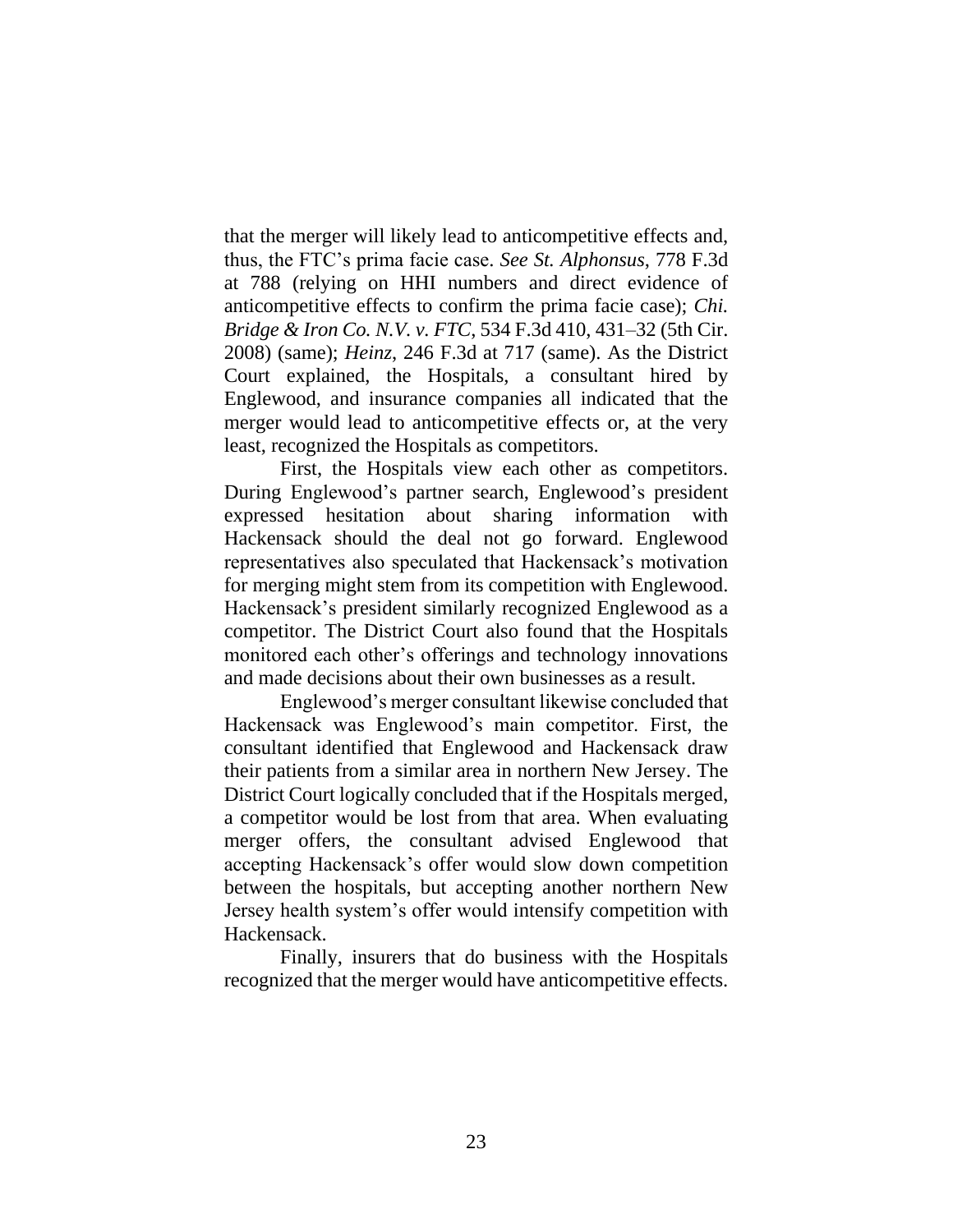For example, one insurer testified that under its modeling and projections, were HUMC to leave its coverage network, fifty percent of the patients who would have gone there would choose to go to Englewood. Another insurer provided an internal analysis that showed that after the merger Englewood, HUMC, and Pascack Valley would account for sixty-two percent of the insurer's inpatient spending.

The District Court interpreted all of these statements from the Hospitals' representatives, Englewood's consultant, and insurers—as evidence that the Hospitals are competitors and, should they merge, a competitor would be eliminated. The District Court's reasoning is sound.

Dafny also presented the District Court with various calculations that bolstered the FTC's prima facie case. First, she calculated diversion ratios of the hospitals in the market. A diversion ratio assesses the share of patients that would go to a certain hospital if their chosen hospital were not available to them. The higher the diversion ratio, the closer the competition between the named hospitals. Dafny calculated that nearly forty percent of Englewood's patients would choose a Hackensack hospital if Englewood were not available. Its next closest Bergen County competitor was at twelve percent. Dafny concluded that Hackensack places a strong competitive constraint on Englewood, which affects Englewood's pricing and quality. The District Court credited this analysis, unpersuaded again by the Hospitals' rigid argument that diversion ratios should focus only on insurer preferences.

Dafny also calculated the price impact of the merger and estimated the Hospitals would be able to increase prices by \$31 million after the merger**.** Dafny used both her patient-based willingness-to-pay model and information from a peerreviewed paper to generate her calculations. The Hospitals argue that Dafny's analysis is unreliable because it rests on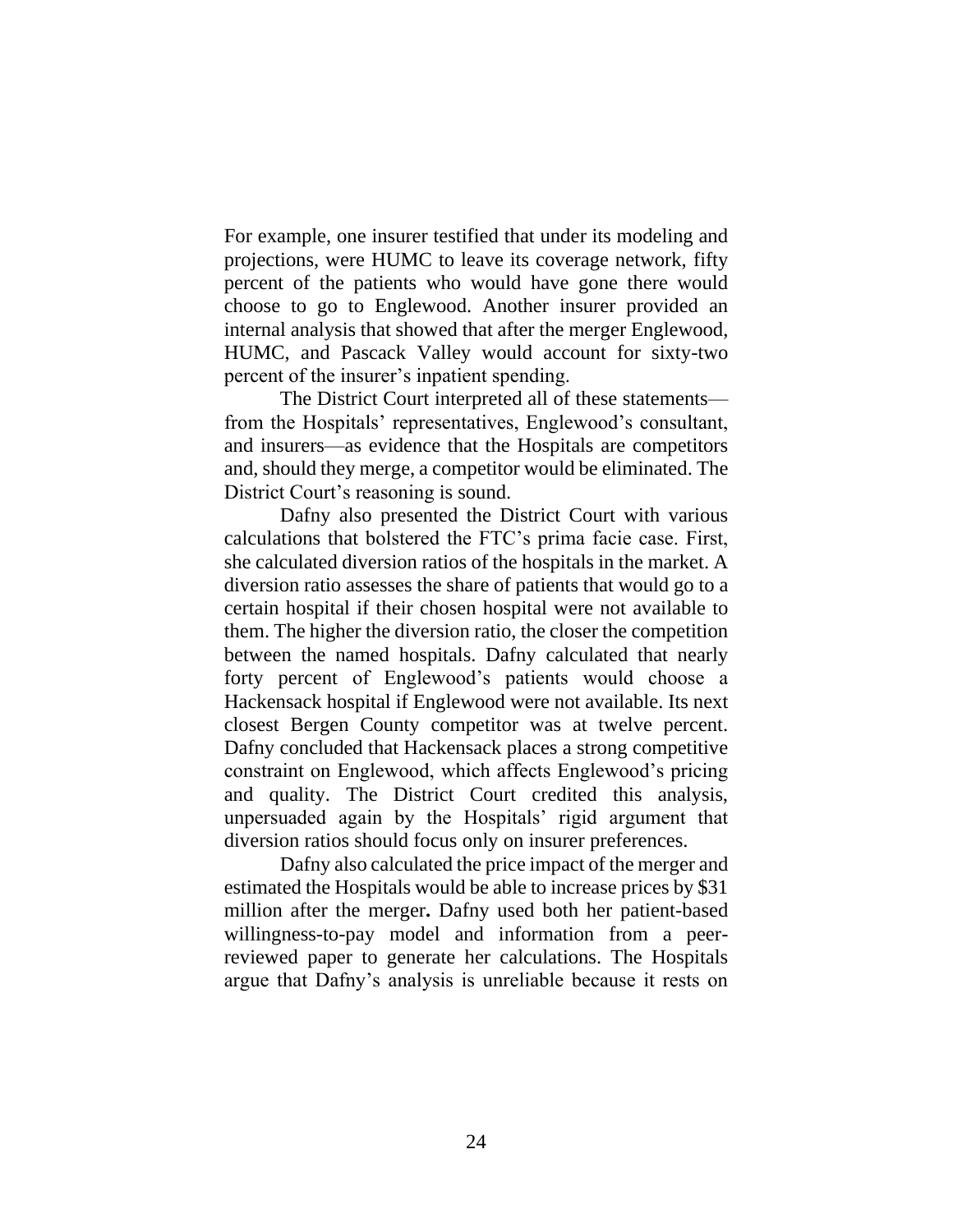estimates of patient preferences rather than insurer preferences, and New Jersey claims data shows that there is no statistically significant correlation between the two. The Hospitals made the same argument before the District Court, which found the FTC's explanation more persuasive.

We see no clear error in the District Court's reasoning. The study Dafny used evaluated twenty-eight hospital mergers and examined whether there was a statistically significant correlation between a change in patient preferences and a change in price. Dafny testified that substantial literature supports the general proposition that hospitals that perform more strongly in the willingness-to-pay analysis command higher negotiated prices in the marketplace. In addition to this general principle, she explained that she was selective when using the study to make her calculations. She included only the mergers without variable cost savings because she had accounted for any cost savings from this merger as part of her efficiencies analysis. If she had not eliminated those costsaving mergers from her calculations, she would be "double counting" the savings. *Hackensack*, 2021 WL 4145062, at \*22. Through this analysis, she found a statistically significant correlation between changes in patient preferences and changes in price.

The Hospitals' sole argument against Dafny's methodology is that she did not use the best data available, which they say is New Jersey claims data. Their expert used that data and found no statistically significant correlation between patient preferences and hospital prices in New Jersey. Dafny addressed this criticism in the District Court, explaining that the Hospitals' expert's methodology using this data was "inferior" because it looked at only one point in time, omitted important variables, and included irrelevant factors that could lead to misleading estimates. Hr'g Tr. vol. 3, 578:22, ECF No.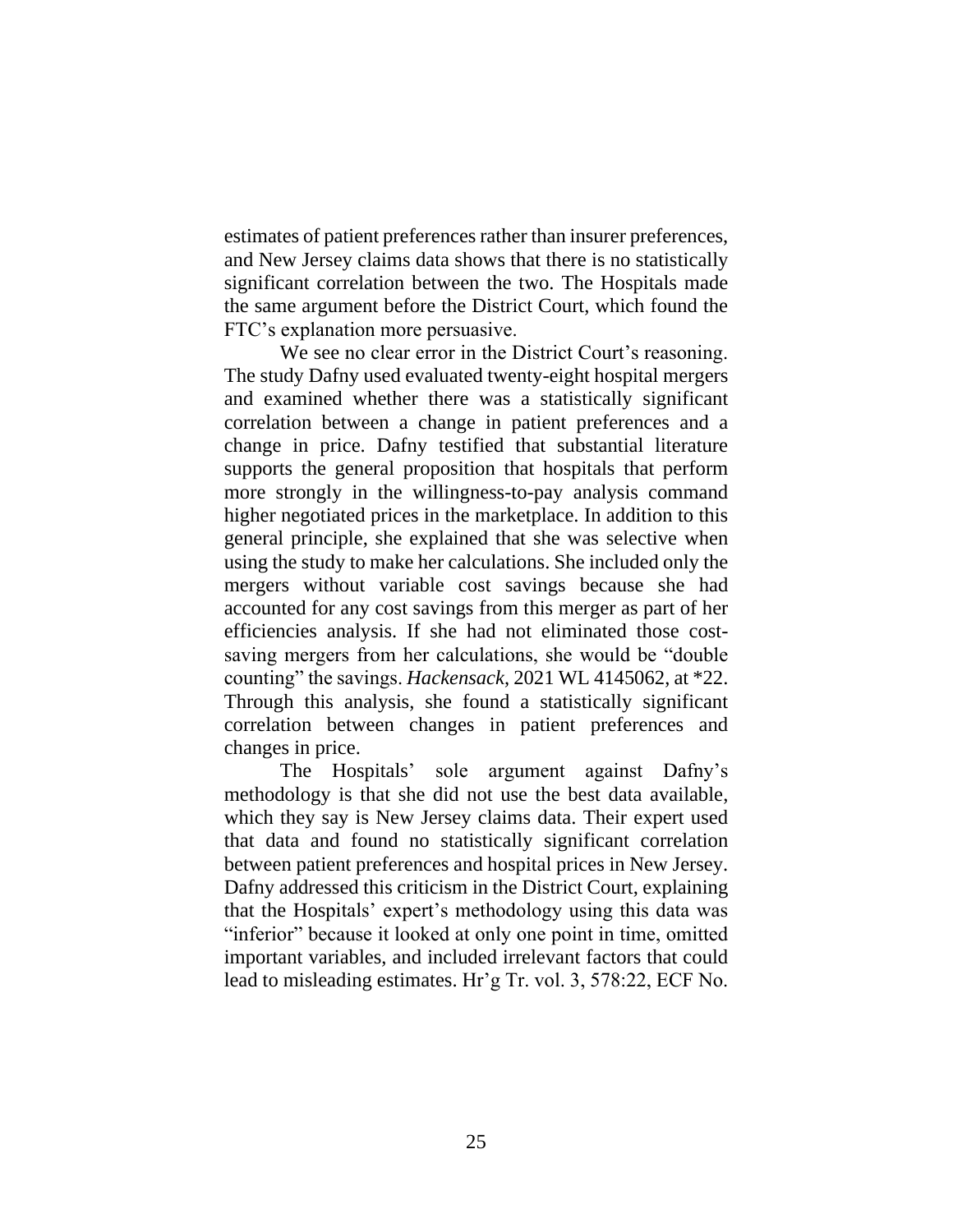356. Nonetheless, Dafny did an analysis using this data to refute the Hospitals' expert's results, but she adjusted for the supposed flaws in the other expert's methodology.<sup>6</sup> Her results using this data showed a statistically significant relationship between patient preferences and price, and ultimately resulted in price increase estimates that were higher than those using her original methodology. Thus, the FTC introduced evidence showing that the merger would lead to anticompetitive price increases using Dafny's preferred data *or* the Hospitals' preferred data.

Outside of the expert analyses, the District Court relied on previous Hackensack merger contracts to conclude the merger would lead to anticompetitive price increases. Contracts between Hackensack and facilities it had merged with in the past show Hackensack's ability to raise rates. The Hospitals challenge the District Court's reliance on the contracts, arguing they only reflect past, pre-merger power and have no bearing on this merger. But the Hospitals miss the

<sup>6</sup> According to Dafny, the methodology used by the Hospitals' expert suffered from several flaws: he used willingness-to-pay and price measurements that were out of sync with the standards in the economic literature; although he controlled for observable factors present in rate negotiations between hospitals and insurers, such as insurer identity and system costs, he did not control for unobservable factors, such as the bargaining skills of the negotiators, that may independently affect prices; and he used all of northern New Jersey—an area consisting of fourteen counties—instead of the four-county area as his baseline, which further exacerbated problems associated with not controlling for unobservable factors because competitive conditions are more likely to differ as the geographic area expands.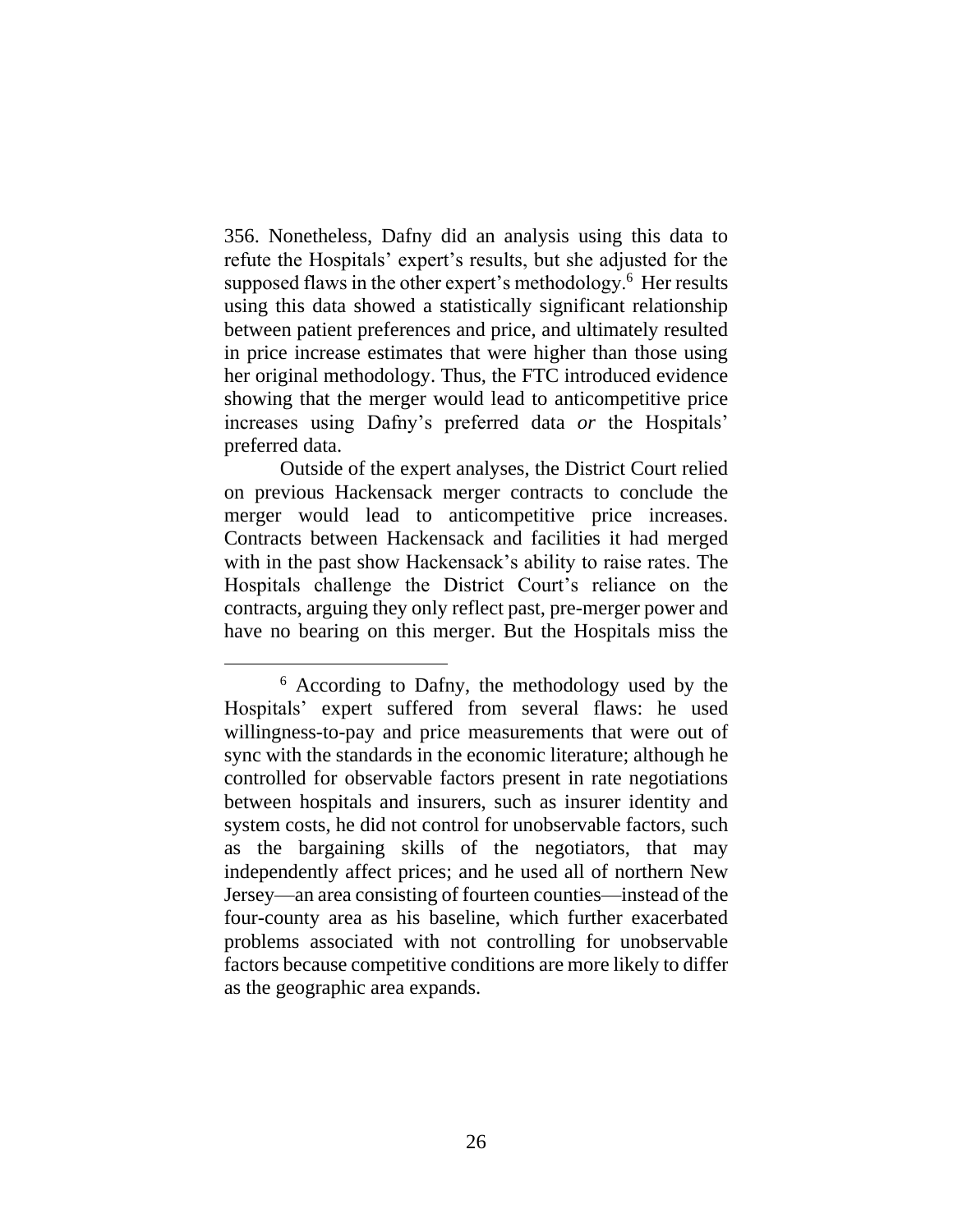District Court's point: past behavior is often indicative of future behavior. Furthermore, according to the Hospitals' expert and Hackensack's president, Hackensack has always been able to negotiate higher rate increases than Englewood**.**  As the District Court put it, "the reasonable inference" is that Hackensack will continue to be able to do so after the merger, having added another Bergen County hospital to its portfolio. *Hackensack*, 2021 WL 4145062, at \*24. Thus, regardless of whether the impact is \$31 million, as Dafny estimated, or some lower figure, the District Court did not err in finding that, as a matter of common sense, there would be a significant price impact.

\*\*\*

The District Court did not clearly err in making these factual findings. This direct evidence, in addition to the HHI numbers, establishes a strong prima facie case of anticompetitive effects.

B. The Hospitals failed to rebut the FTC's prima facie case

Once the FTC establishes a prima facie case that a merger may substantially lessen competition, the burden shifts to the Hospitals to rebut the FTC's case. "[T]he Hospitals must show either that the combination would not have anticompetitive effects or that the anticompetitive effects of the merger will be offset by extraordinary efficiencies resulting from the merger." *Hershey*, 838 F.3d at 347. The "linchpin of any efficiencies defense" is the language of the Clayton Act, which "speaks in terms of 'competition.'" *Id.* at 349 (quoting *St. Alphonsus*, 778 F.3d at 790). The defense "requires proof that a merger is not, despite the existence of a prima facie case, anticompetitive" because "the prima facie case portrays inaccurately the merger's probable effects on competition." *Id.* (quoting *St. Alphonsus*, 778 F.3d at 790). This defense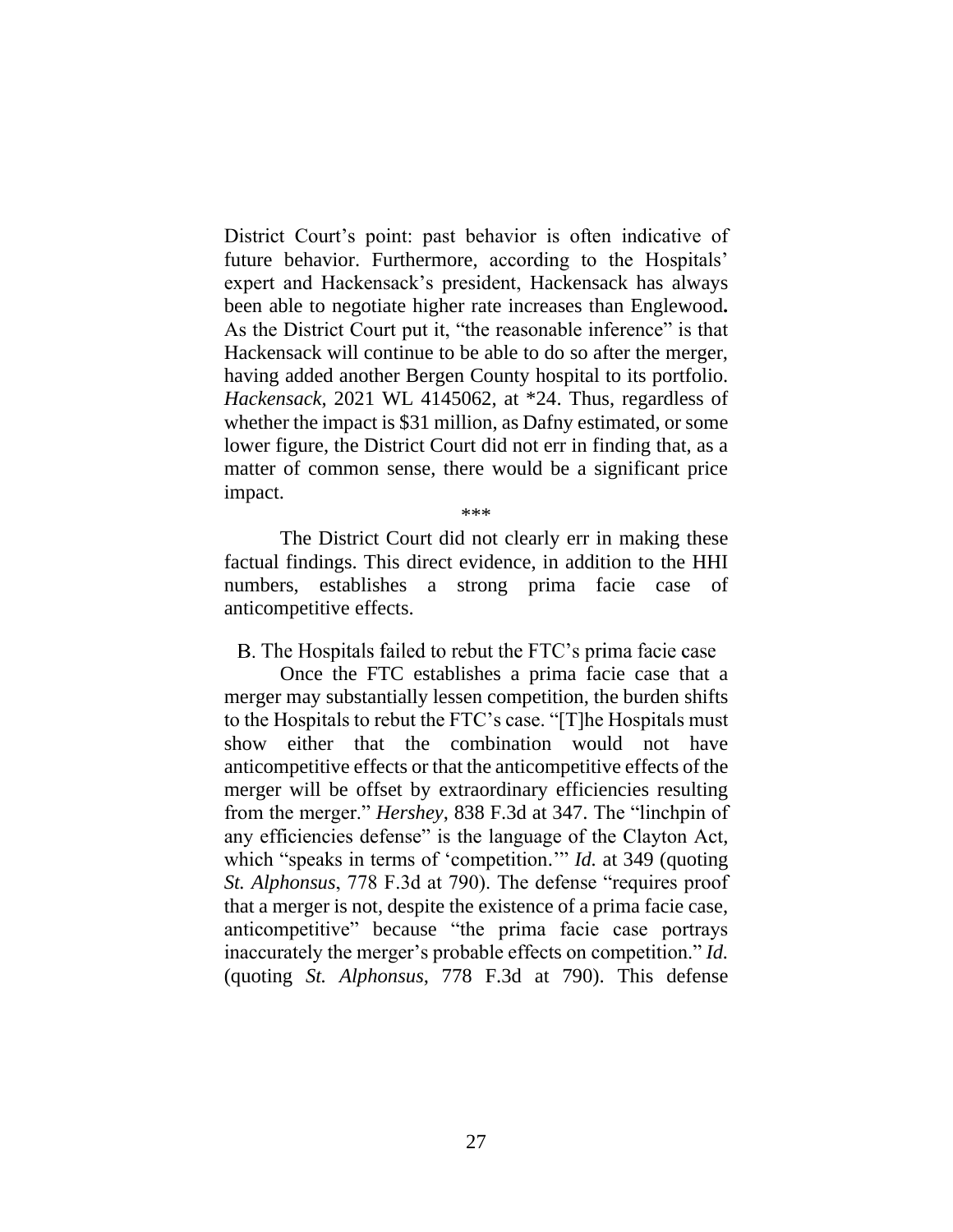recognizes that efficiencies created by a merger can "enhance the merged firm's ability and incentive to compete, which may result in lower prices, improved quality, enhanced service, or new products." *Merger Guidelines*, § 10, at 29.

To combat the likely anticompetitive harms the FTC established, the Hospitals offer a panoply of procompetitive benefits that may be reaped from the merger: upgrades and increased capacity limits at Englewood, the expansion of complex tertiary and quaternary care at HUMC, cost-savings that will result from service optimization between the Hospitals, and quality improvements at both Hospitals. They argue that these benefits, which the District Court recognized, show that the FTC did not establish a likelihood that the merger would substantially lessen competition. They claim they are not making an efficiencies defense, thus the stringent standard developed in other circuits need not apply. They say, instead, that procompetitive effects must simply be weighed in the balance together with anticompetitive effects when considering whether they have rebutted the FTC's prima facie case.

The existence of procompetitive benefits does not mean the absence of anticompetitive harms. The Hospitals' argument that there "would not likely be a substantial lessening of competition when both pro- and anti-competitive effects were duly considered," Reply Br. 26, is merely a different way of saying there would not likely be a substantial lessening of competition because the procompetitive effects offset the anticompetitive effects of the merger. Thus, the Hospitals' procompetitive benefits argument is an efficiencies defense.

Neither this Court nor the Supreme Court has formally adopted the efficiencies defense. *See Hershey*, 838 F.3d at 347. Other Circuits have at least been tentatively willing to recognize the defense, though none have held that it was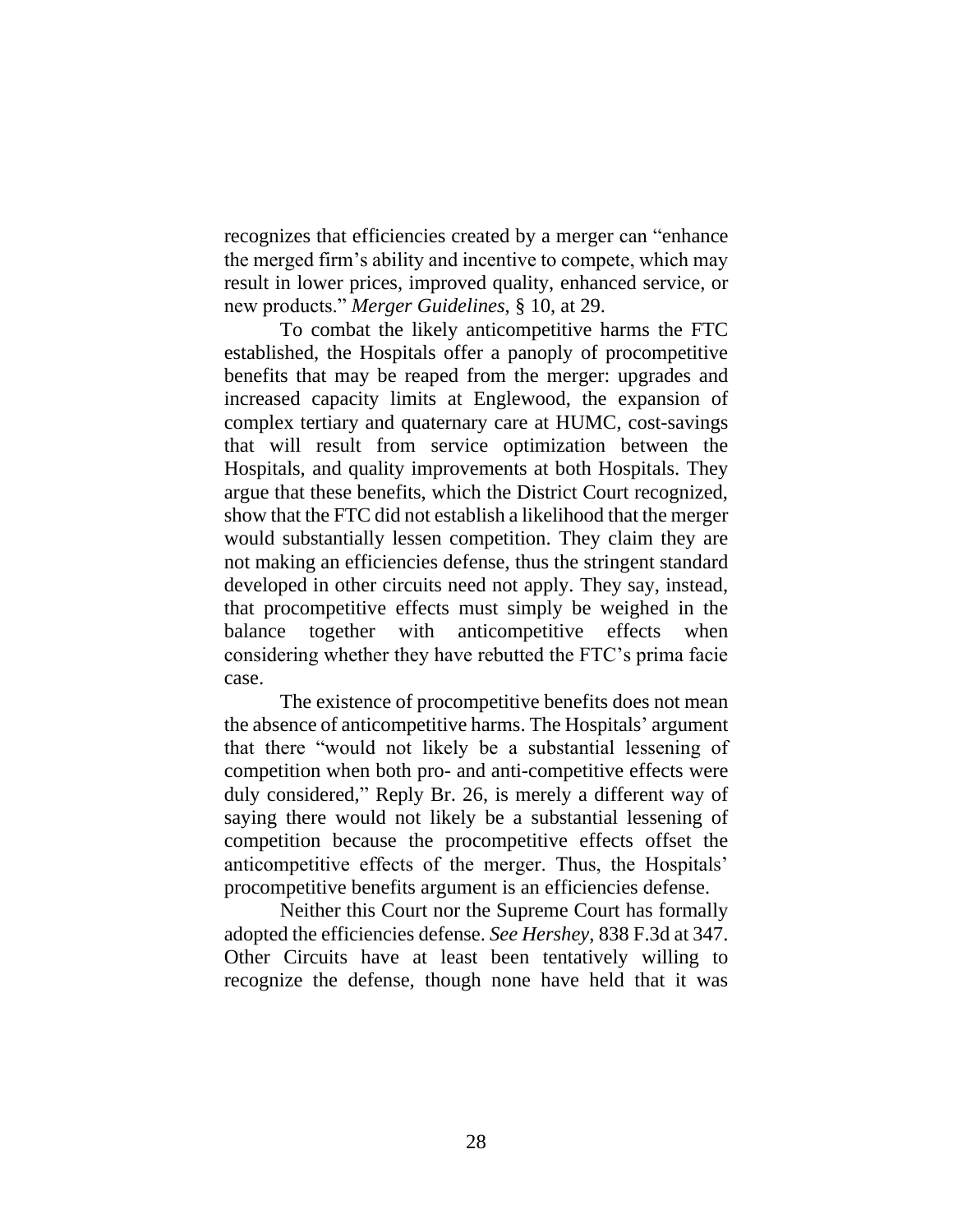successfully invoked. *See ProMedica Health Sys., Inc. v. FTC*, 749 F.3d 559, 571 (6th Cir. 2014); *St. Alphonsus*, 778 F.3d at 788–92; *Heinz*, 246 F.3d at 720; *FTC v. Univ. Health, Inc.*, 938 F.2d 1206, 1222 (11th Cir. 1991). In *Hershey*, we explained that we were skeptical such a defense exists. 838 F.3d at 348. Although we have yet to see an efficiency so great as to justify a presumptively anticompetitive merger, we do not rule out that the efficiencies defense may be viable. But as in *Hershey*, we are not forced to confront that possibility. *Id.* Although this case is much closer than *Hershey*, the efficiencies defense, as adopted by other Circuits, is clearly not met here. Nonetheless, we address the defense and each of the Hospitals' claimed procompetitive benefits to clarify any ambiguity in *Hershey*.

For the efficiencies defense to be cognizable, the efficiencies must (1) "offset the anticompetitive concerns in highly concentrated markets"; (2) "be merger-specific" (*i.e.*, the efficiencies cannot be achieved by either party alone); (3) "be verifiable, not speculative"; and (4) "not arise from anticompetitive reductions in output or service." *Hershey*, 838 F.3d at 348–49 (internal quotation marks and citations omitted).

In *Hershey*, we expounded on the first element whether efficiencies offset anticompetitive concerns—in the context of HHI numbers. *Id.* at 350.We stated that even if the hospitals could show an efficiency was verified, was mergerspecific, and did not arise from anticompetitive reduction in output, the HHI numbers were so great as to "eclipse any others we have identified in similar cases." *Id.* Therefore, the merger was "so likely to be anticompetitive that 'extraordinarily great . . . efficiencies [were] necessary to prevent the merger from being anticompetitive.'" *Id.* (quoting *Merger Guidelines*, § 10, at 31). The District Court seems to have interpreted *Hershey* to mean that "extraordinary" efficiencies must be found in every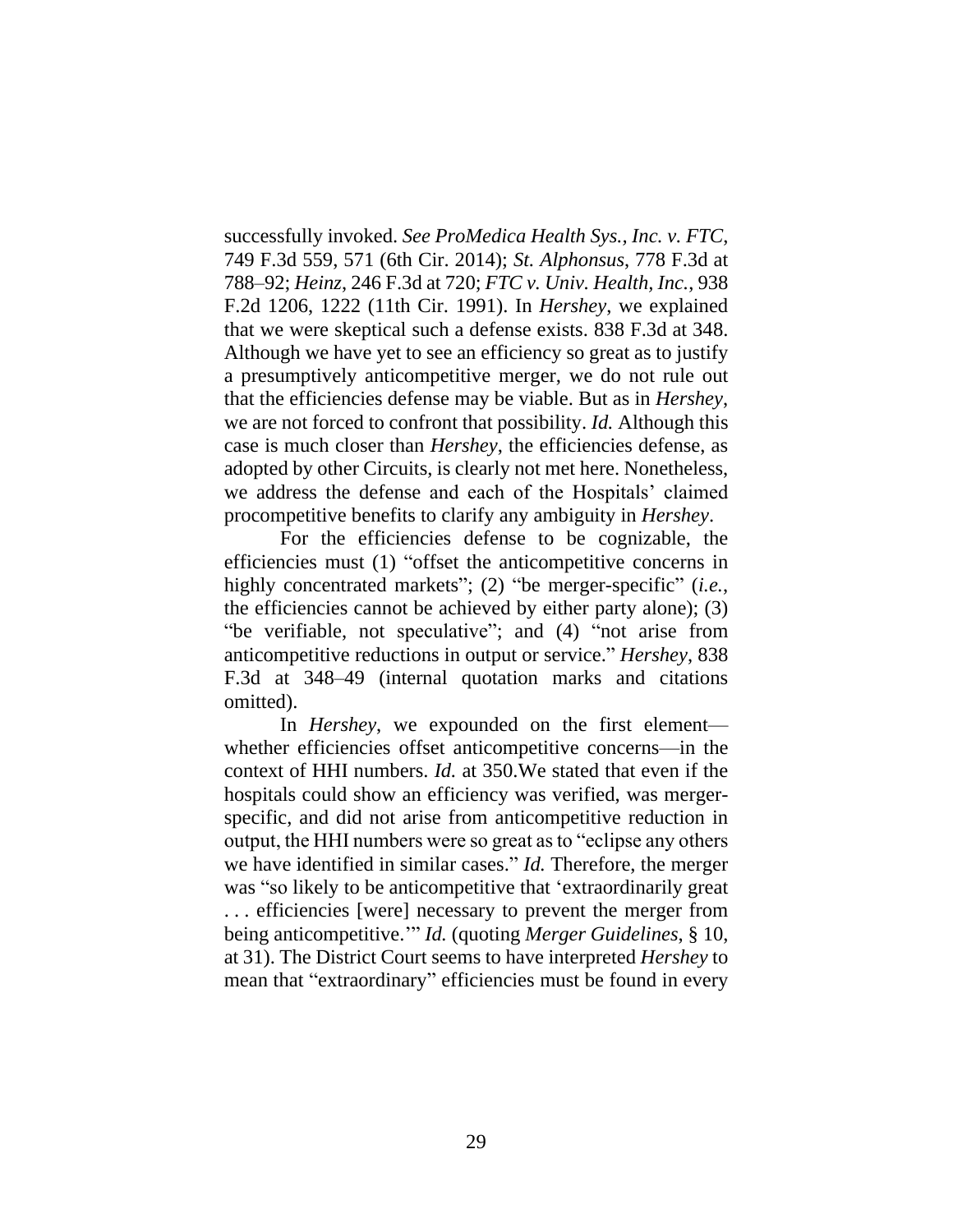case where a prima facie case is established, regardless of the HHI numbers. *Hackensack*, 2021 WL 4145062, at \*26, \*30. We now clarify our earlier statements.

Efficiencies are best understood as a sliding scale. The magnitude of the efficiencies needed to overcome a prima facie case depends on the strength of the likely adverse competitive effects of a merger. At a minimum, the defendant must show that "the intended acquisition would result in significant economies and that [those] economies would ultimately benefit competition and, hence, consumers." *See Univ. Health*, 938 F.2d at 1223. *Hershey* examined the high end of the spectrum. There, the market had an HHI of 5,984—more than twice the highly-concentrated-market threshold—and an increase in HHI of 2,582—more than twelve times the 200-point increase that triggers a presumption of anticompetitive harm when the resulting market is highly concentrated. *Hershey*, 838 F.3d at 347. Recognizing that the HHI numbers were extraordinary, we declared that any efficiencies would have to be equally extraordinary to overcome the likely anticompetitive effects. *Id.* at 350. But not every invocation of the efficiencies defense will require that showing. Courts must take their cues from the HHI numbers and direct evidence presented by the government in each case.

Here, the District Court analyzed the Hospitals' claimed procompetitive benefits as efficiencies and concluded that they were insufficient to overcome the FTC's prima facie case. Although we agree with that conclusion, to the extent the District Court required a showing of extraordinary procompetitive effects, it would have been incorrect. The presumption of anticompetitive effects established by the FTC here does not rise to the level seen in *Hershey.* Nonetheless, we review conclusions of law de novo, *id.* at 335, and our review leads us to the same conclusion. Some procompetitive benefits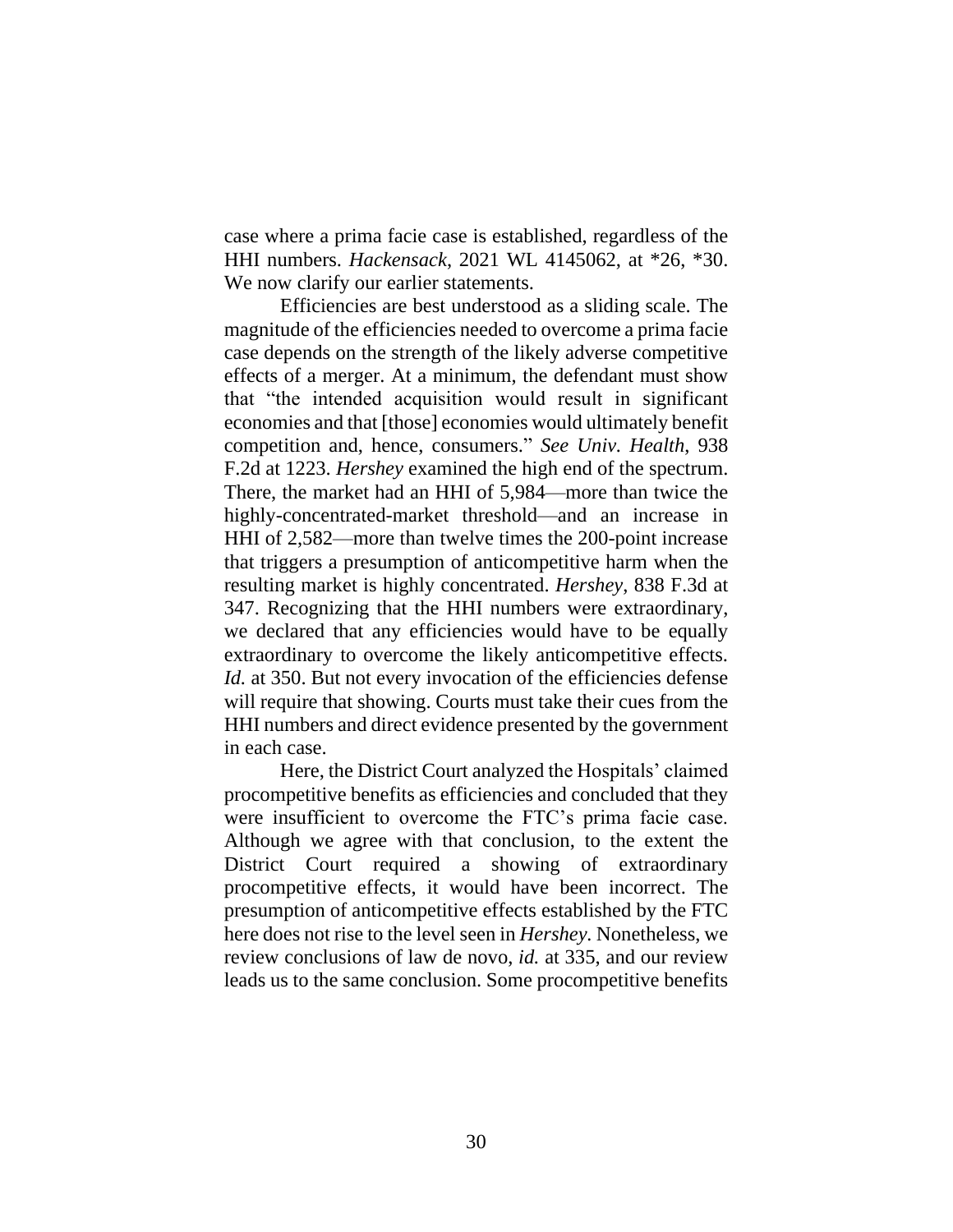may exist, but they are not significant enough to offset the likely anticompetitive effects of the merger. Most of the Hospitals' claimed benefits were speculative or non-mergerspecific. And the few procompetitive effects that the Hospitals did establish do not constitute significant economies that will ultimately benefit competition and, hence, the patients in Bergen County.

The District Court found that most of the Hospitals' commitments to increase Englewood's capacity and improve its clinical offerings were merely speculative. What the Hospitals called "hard commitments" were only commitments to "explore, assess, and collaborate." *Hackensack*, 2021 WL 4145062, at \*26. Furthermore, many of these commitments were not Englewood-specific or enforceable. On the other hand, the Court noted that Hackensack's significant capital contribution could likely amount to a procompetitive benefit to Bergen County in a few ways, such as upgrading some physical facilities and providing Englewood with robotic technology, both of which would offer Bergen County patients more or upgraded services. But these modest upgrades alone are not significant enough to overcome the strong evidence of anticompetitive harms.

The District Court held that cost savings due to postmerger service optimization were also too speculative to be meaningful. The Court found that the \$38 million figure the Hospitals relied on failed to account for the \$439 million capital contribution by Hackensack. Additionally, the Court found more persuasive the evidence, or rather lack of evidence, presented about cost savings in past Hackensack mergers. Hackensack has previously acquired other hospitals in New Jersey, yet the Hospitals provided no evidence that consumers benefitted from cost savings due to service optimization between the merging parties. Whatever savings the merging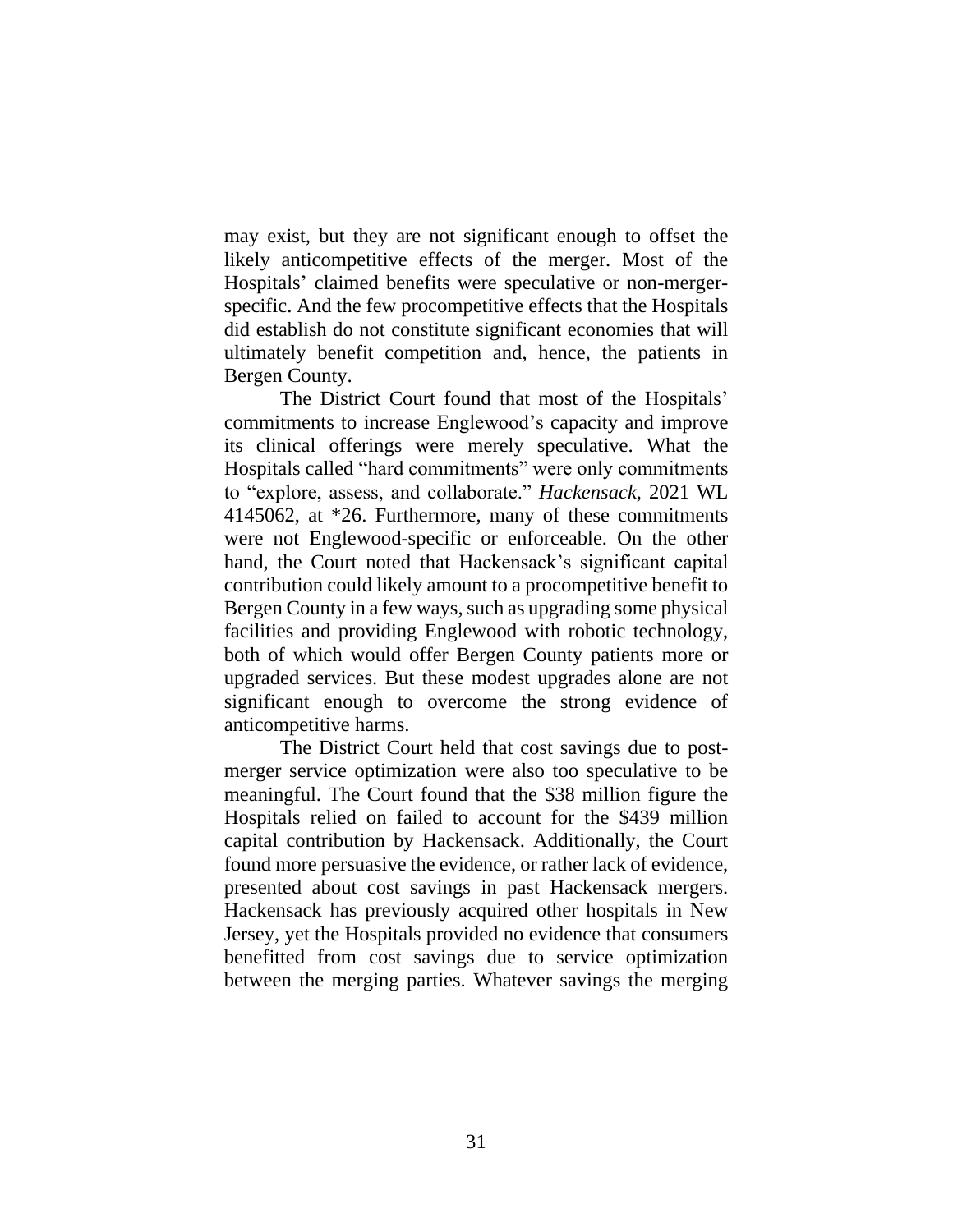entities may have cashed in on, there was no evidence the savings ever flowed through to patients.

The District Court held that the benefit of expanded complex tertiary and quaternary care was both non-mergerspecific and speculative. To embark on this expansion, Hackensack claims it must relieve capacity restraints at HUMC. But the District Court found that the only thing preventing HUMC from transferring patients to Englewood was financial or competitive motive. As the District Court stated, this motive may be legitimate, but it nonetheless undercuts the Hospitals' argument that the expansion can only occur if the merger moves forward. The District Court also noted that HUMC is currently expanding capacity and quaternary services through an ongoing upgrade project. Finally, the District Court rightly pointed out that Hackensack has three hospitals near HUMC that are not at capacity and likely could help alleviate HUMC's capacity restraints. The Hospitals have offered nothing to combat these findings.

Furthermore, the District Court found that any procompetitive benefit gained by easing HUMC's capacity restraints is speculative. First, the Hospitals provided no evidence that they have a plan to transfer patients from HUMC to Englewood. At best, the Hospitals have a sense of the number of patients they would like to transfer. Second, the Hospitals failed to account for the fact that many hospital referrals come from physicians not employed by HUMC and those physicians may not recommend their patients seek services at Englewood. Thus, even the Hospitals' transfer goals are speculative. Finally, assuming the capacity restraint problems were confirmed, the expansion of quaternary services is speculative. State approval is required for any such expansion and the process to gain that approval is expensive and time-consuming. Thus, the District Court correctly found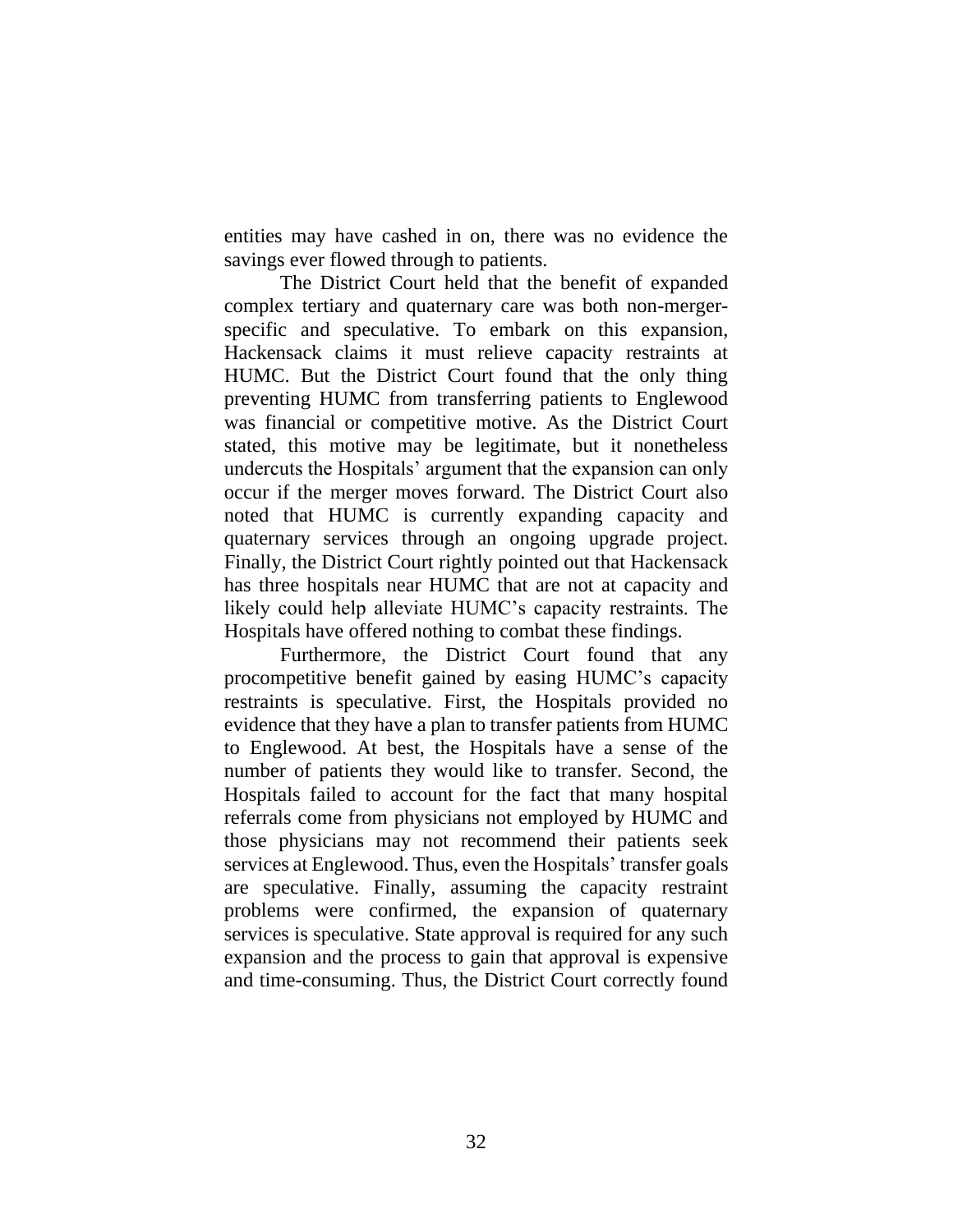that the expansion of services at HUMC is not a cognizable efficiency.

As for the Hospitals' claim that the merger will provide quality improvements to both Englewood and HUMC, the District Court found these too were not merger-specific. Although the Court did not doubt that Hackensack's capital commitment would improve facilities and equipment at Englewood, it explained that such quality improvements were likely to happen regardless of a merger. Englewood is a highquality hospital. It consistently performs well in multiple quality assessments and is motivated to maintain this quality of care because of its competition with HUMC. Therefore, Englewood would likely make similar quality improvements even if it did not merge with Hackensack. Furthermore, Englewood scores better than HUMC on multiple important performance measures, such as hospital safety, patient experience, timely and effective care, nursing recognition, and healthcare-associated infection rates. If the merger occurs, consumers would likely be disadvantaged because Englewood would no longer have an incentive to outperform HUMC and HUMC would have no reason to strive for improvement in those areas.

The District Court did not directly address the New Jersey Attorney General's finding that the merger is in the public interest under the New Jersey Community Health Care Assets Protection Act. Under the Act, the New Jersey Attorney General and the New Jersey Department of Health evaluate whether a nonprofit hospital transaction is in the public interest. Relevant to their inquiry, they evaluate whether the proposed transaction is "likely to result in the deterioration of quality, availability or accessibility of heath care services in the affected communities." N.J.S.A. 26:2H-7.11(b). Here, New Jersey concluded that Hackensack made commitments to